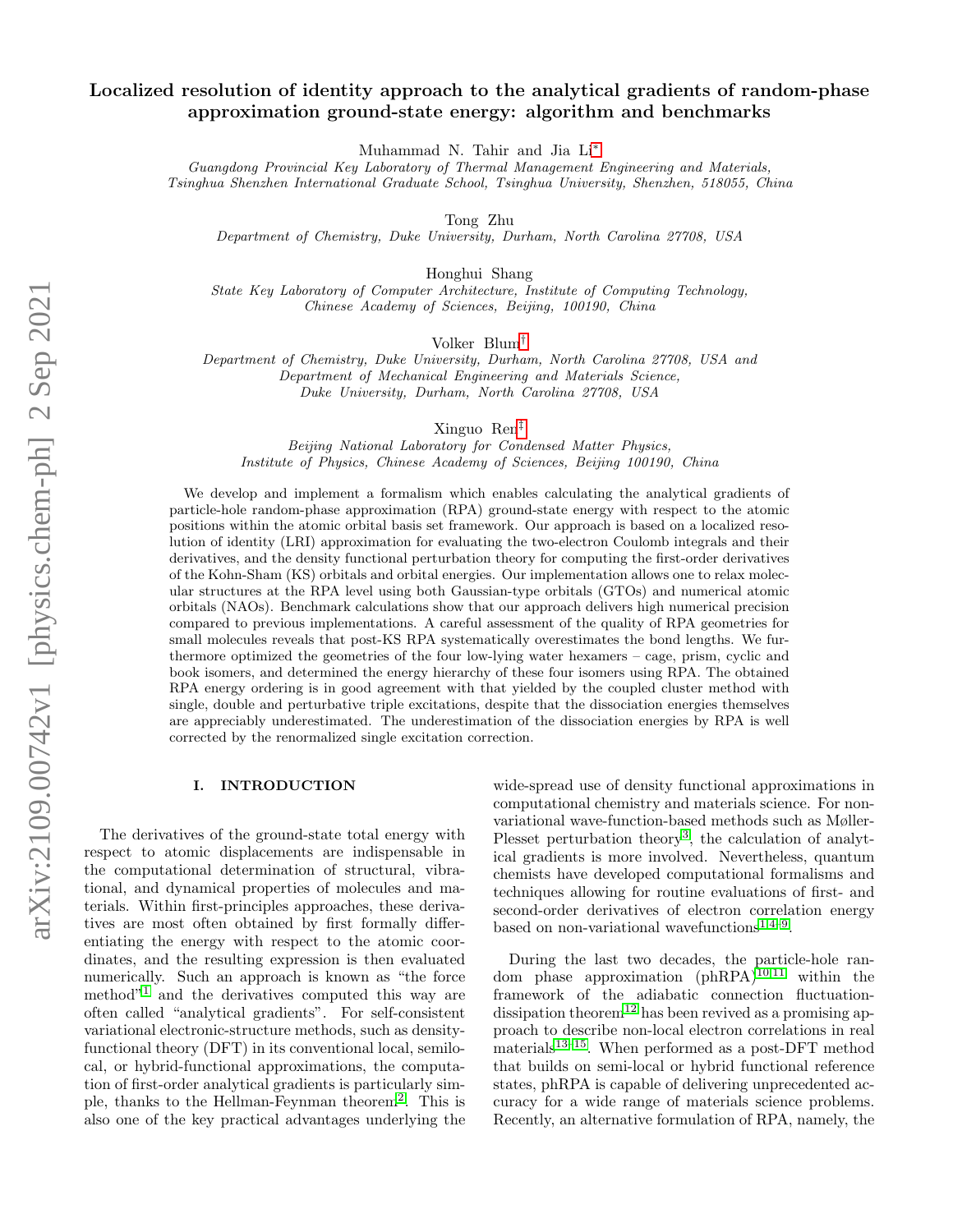particle-particle RPA (ppRPA), corresponding to the ladder channels in the diagrammatic representation, has also received attentions in quantum chemistry<sup>[16–](#page-11-13)[20](#page-11-14)</sup>, but has so far not found as much use as the phRPA. Below we shall restrict our discussions to the phRPA (simply referred to as RPA in the following) on which most present-day application studies are based. Despite its success, the RPA calculations are mostly done on fixed input geometries, and as such the full potential of the RPA method has not yet been exploited.

To extend the territory of the applicability of the RPA method, one obvious next step is to calculate the gradients of the RPA total energy with respect to the atomic positions, and relax the geometries according to the RPA forces. Developments along these lines have been pioneered by Rekkedal et  $al^{21}$  $al^{21}$  $al^{21}$ , Burow et  $al^{22}$  $al^{22}$  $al^{22}$ , and Ramberger *et al.*<sup>[23](#page-11-17)</sup>, whereby the problem was tackled by different formalisms. Specifically, the first reported RPA force implementation of Rekkedal  $et \ al.<sup>21</sup>$  $et \ al.<sup>21</sup>$  $et \ al.<sup>21</sup>$  was based on the Lagrangian technique<sup>[24](#page-11-18)</sup> and the equivalence of RPA to ring coupled cluster doubles theory<sup>[25](#page-11-19)</sup>, although the choice of the Hartree-Fock reference state and the  $\mathcal{O}(N^6)$ scaling render their implementation practically less appealing. By invoking the resolution of identity (RI) approximation and an alternative formulation of the Lagrangian approach, Burow  $et$   $al.^{22}$  $al.^{22}$  $al.^{22}$  were able to achieve a canonical  $\mathcal{O}(N^4)$  scaling of RPA force calculations. Furthermore, using the PBE exchange-correlation functional as the reference state for RPA calculations, Burow  $et \ al.<sup>22</sup> found that RPA outperforms the second-order$  $et \ al.<sup>22</sup> found that RPA outperforms the second-order$  $et \ al.<sup>22</sup> found that RPA outperforms the second-order$ Møller-Plesset perturbation theory (MP2) for determining the molecular geometries, in particular for transition metal compounds. Gaussian-type orbitals (GTOs) are used as basis functions in these two implementations. In contrast, Ramberger *et al.*<sup>[23](#page-11-17)</sup> developed an elegant formalism which connects the RPA force calculation with the GW self-energy<sup>[26](#page-11-20)</sup>, whereby the  $O(N^3)$ -scaling real-space/imaginary-time  $GW$  algorithm<sup>[27](#page-11-21)</sup> can be exploited. This formalism was implemented in the projector augmented wave framework and allows one to handle periodic systems $^{23}$  $^{23}$  $^{23}$ . Finally, by employing a similar Green-function based formalism as  $\text{Ref.}^{23}$  $\text{Ref.}^{23}$  $\text{Ref.}^{23}$  and a Cholesky decomposed-density technique, Beuerle and Ochsenfeld<sup>[28](#page-11-22)</sup> developed an asymptotically quadratic-scaling algorithm for evaluating the analytical gradients of RPA using atomic orbitals (AOs).

In this work, we present an alternative formalism and implementation of the RPA force gradients, which can be used to relax molecular geometries and works both for numerical atom-centered orbitals (NAOs) and GTOs. Our implementation is based on the localized resolution-of-identity (LRI) approximation<sup>[29–](#page-11-23)[31](#page-11-24)</sup> (also known as the pair atomic resolution-of-identity  $(PARI)^{32,33}$  $(PARI)^{32,33}$  $(PARI)^{32,33}$  $(PARI)^{32,33}$  to represent the pair products of atomic orbitals (AOs) and on density functional perturbation theory  $(DFPT)^{34,35}$  $(DFPT)^{34,35}$  $(DFPT)^{34,35}$  $(DFPT)^{34,35}$  to compute the derivative of the molecular orbitals (MO) with respect to the nuclear coordinates. Our implementation is carried out within the FHI-aims code package  $36-38$  $36-38$ ,

and benchmark calculations show that this implementation is numerically highly accurate. The dependence of the obtained RPA forces on the size of the AO basis sets is examined. We then relax the geometries of the different isomers of the water hexamers according to the RPA forces. The energy ordering of the prism, book, cage, and cyclic isomers of the water hexamers are in excellent agreement with the high-level coupled cluster method with single, double and perturbative triple excitations  $(CCSD(T))^{39,40}$  $(CCSD(T))^{39,40}$  $(CCSD(T))^{39,40}$  $(CCSD(T))^{39,40}$ .

## II. THEORETICAL FORMULATION

In this section, we will first present the key equations behind RPA total energy calculations, based on the LRI approximation<sup>[29](#page-11-23)[–31](#page-11-24)</sup>, as implemented in FHI-aims. After that, we will present the formalism of the gradients of the RPA total energy with respect to the nuclear coordinates, highlighting the new terms that need to be evaluated in the present implementation.

#### A. RPA total energy within the RI approximation

In the usual practice of RPA calculations, one first performs a conventional density functional approximation (DFA) calculation and then evaluates the exact-exchange (EX) energy and RPA correlation energy using singleparticle orbitals and orbital energies generated from the preceding DFA calculation. The RPA ground-state total energy is then given by

$$
ERPA = EDFA - ExcDFA + ExEX + EcRPA, \t(1)
$$

where  $E<sup>DFA</sup>$  is the DFA total energy at the level of, e.g., local-density or generalized gradient approximations  $(LDA/GGAs)$ , and  $E_{xc}^{\text{DFA}}$  is the corresponding exchangecorrelation (xc) energy. Furthermore,  $E_x^{EX}$  and  $E_c^{RPA}$ are, respectively, the exact-exchange (EX) energy and RPA correlation energy evaluated with the DFA orbitals and orbital energies. Specifically,

$$
E_x^{\text{EX}} = -\frac{1}{2} \sum_{m,n}^{occ} (mn|nm) \,, \tag{2}
$$

where  $(mn|nm)$  is the two-electron Coulomb integral in Mulliken's notation,

<span id="page-1-0"></span>
$$
(mn|nm) = \int \frac{\psi_m(\mathbf{r})\psi_n(\mathbf{r})\psi_n(\mathbf{r'})\psi_m(\mathbf{r'})}{|\mathbf{r} - \mathbf{r'}|}d\mathbf{r}d\mathbf{r'}.
$$
 (3)

Furthermore, the RPA correlation energy can be calculated  $\rm as^{15,41}$  $\rm as^{15,41}$  $\rm as^{15,41}$  $\rm as^{15,41}$ 

$$
E_c^{\rm RPA} = \frac{1}{2\pi} \int_0^\infty d\omega \text{Tr} \left[ \ln \left( 1 - \chi^0(i\omega) \boldsymbol{v} \right) + \chi^0(i\omega) \boldsymbol{v} \right], \tag{4}
$$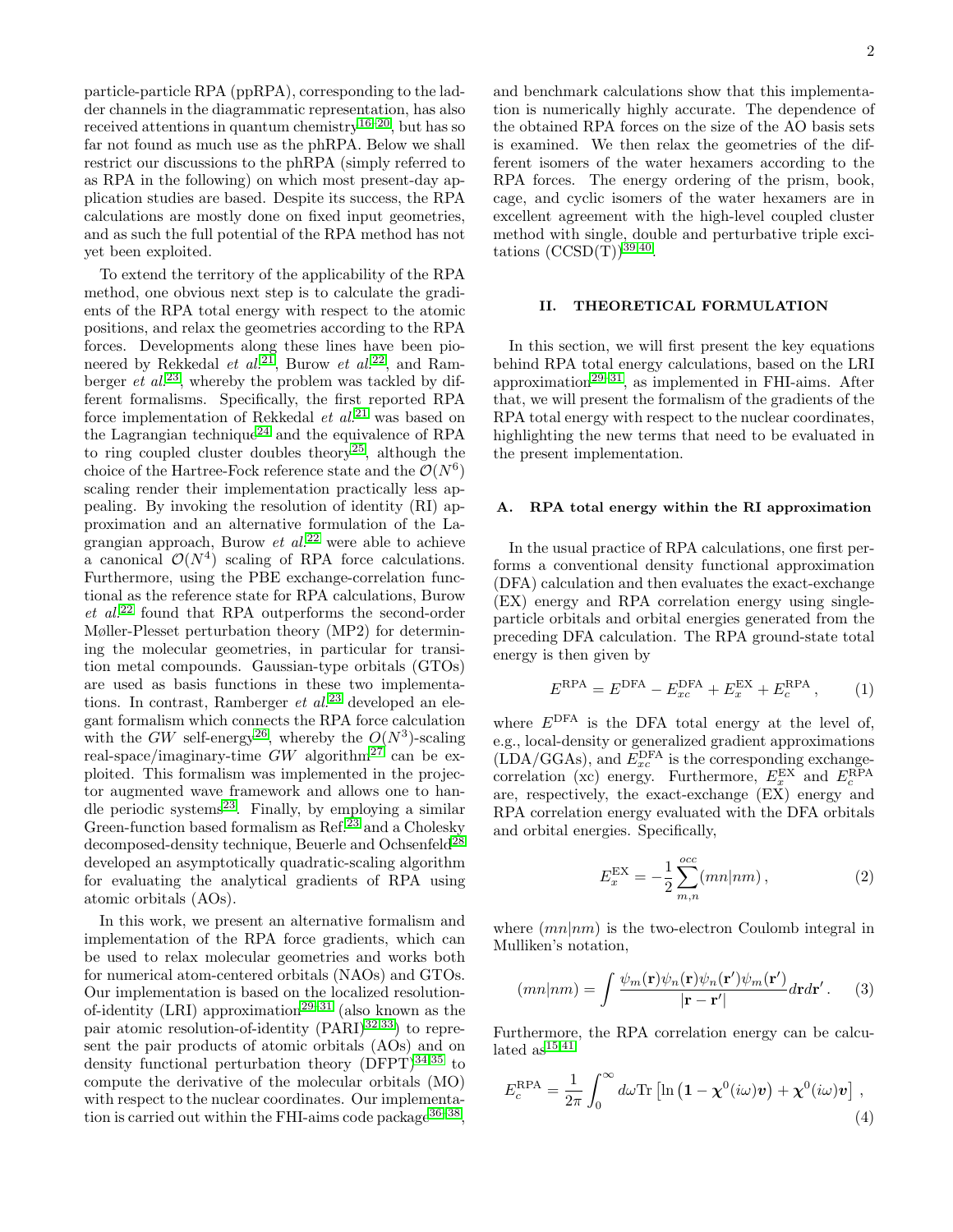where  $\chi^0$  and  $v$  should be understood as the matrix form of the noninteracting density response function and the bare Coulomb interaction, represented in terms of a set of suitable basis functions. In real space,  $\chi^0$  is given by,

<span id="page-2-0"></span>
$$
\chi^{0}(\mathbf{r}, \mathbf{r}', i\omega) = -\sum_{m,n} \frac{(f_m - f_n)\psi_m(\mathbf{r})\psi_n(\mathbf{r})\psi_n(\mathbf{r}')\psi_m(\mathbf{r}')}{\epsilon_m - \epsilon_n - i\omega}.
$$
\n(5)

In Eqs. [3](#page-1-0) and [5,](#page-2-0)  $\psi_n$ ,  $\epsilon_n$ , and  $f_n$  are the KS orbitals, their energies and occupation numbers, respectively. For simplicity, here closed-shell systems and real orbitals are assumed. Extension to spin collinear systems and complex orbitals is straightforward.

Within FHI-aims, the KS MOs are expanded in terms of atom-centered basis functions  $\{\varphi_i(\mathbf{r})\},\$ 

$$
\psi_n(\mathbf{r}) = \sum_i c_{i,n} \varphi_i(\mathbf{r} - \mathbf{R}_I)
$$
 (6)

with  $c_{i,n}$  being the KS eigenvectors and  $\mathbf{R}_I$  the position of the atom  $I$ , to which the basis function  $i$  belongs. Furthermore, the computation of the EX and RPA correlation energies is based on the RI approximation. Within this approximation, a set of auxiliary basis functions (ABFs)  $\{P_\mu(\mathbf{r})\}$  are employed to expand the products of two NAOs,

<span id="page-2-7"></span>
$$
\varphi_i(\mathbf{r} - \mathbf{R}_I)\varphi_j(\mathbf{r} - \mathbf{R}_J) = \sum_{\mu} C_{ij}^{\mu} P_{\mu}(\mathbf{r} - \mathbf{R}_M)
$$
 (7)

where  $C_{ij}^{\mu}$  are the expansion coefficients, and  $\mathbf{R}_{M}$  is the position of an atom M on which the ABF  $\mu$  is centered. In the global RI approximation<sup>[38,](#page-11-30)[42](#page-11-34)[–44](#page-11-35)</sup>, the atom M could be a third atom other than the atoms  $I$  and  $J$ ; however, in the LRI approximation<sup>[29–](#page-11-23)[31](#page-11-24)</sup> adopted in the present work,  $M$  has to be either  $I$  or  $J$ . In the RI formalism, another key quantity is the Coulomb matrix, which is the representaton of the Coulomb operator in terms of ABFs,

$$
V_{\mu\nu} = \int d\mathbf{r} d\mathbf{r}' \frac{P_{\mu}(\mathbf{r} - \mathbf{R}_M) P_{\nu}(\mathbf{r}' - \mathbf{R}_N)}{|\mathbf{r} - \mathbf{r}'|}.
$$
 (8)

Introducing

$$
Q_{ij}^{\mu} = \sum_{\nu} C_{i,j}^{\nu} \left[ V^{\frac{1}{2}} \right]_{\nu,\mu} \tag{9}
$$

and

<span id="page-2-9"></span>
$$
O_{mn}^{\mu} = \sum_{ij} c_{i,m} Q_{ij}^{\mu} c_{j,n} , \qquad (10)
$$

it is straightforward to show that

<span id="page-2-1"></span>
$$
E_x^{\text{EX}} = -\frac{1}{2} \sum_{nm}^{occ} \sum_{\mu} O_{mn}^{\mu} O_{nm}^{\mu}.
$$
 (11)

Further denoting

<span id="page-2-4"></span>
$$
\Pi_{\mu\nu}(i\omega) = \sum_{m,n} \frac{(f_m - f_n)O_{mn}^{\mu}O_{mn}^{\nu}}{\epsilon_m - \epsilon_n - i\omega}, \qquad (12)
$$

the RPA correlation energy is then given by

<span id="page-2-2"></span>
$$
E_c^{\rm RPA} = \frac{1}{2\pi} \int_0^\infty d\omega \text{Tr} \left[ \ln \left( \mathbf{1} - \mathbf{\Pi}(i\omega) \right) + \mathbf{\Pi}(i\omega) \right] . \tag{13}
$$

More detailed derivations of Eqs. [\(11\)](#page-2-1) and [\(13\)](#page-2-2), on which our RPA force implementation is based, are given in Refs.[15](#page-11-12)[,38](#page-11-30) .

#### B. RPA gradients within the RI framework

The RPA force is given by the gradients of the RPA total energy with respect to the atomic displacement

<span id="page-2-3"></span>
$$
\mathbf{F}_{A}^{\text{RPA}} = -\frac{dE^{\text{RPA}}}{d\mathbf{R}_{A}} = -\frac{dE^{\text{DFA}}}{d\mathbf{R}_{A}} + \frac{dE_{xc}^{\text{DFA}}}{d\mathbf{R}_{A}} - \frac{dE_{x}^{\text{EX}}}{d\mathbf{R}_{A}} - \frac{dE_{c}^{\text{RPA}}}{d\mathbf{R}_{A}} \tag{14}
$$

where  **denotes the nuclear position of a given atom** A. In Eq. [14,](#page-2-3) the first term – the force at the level of conventional DFAs has long been available in FHI-aims, and only the remaining three terms are those that need to evaluated in our RPA force implementation. In the following, we will first discuss the EX and RPA correlation parts of the force, and then turn to the XC part of the conventional DFA force (the second term in Eq. [14\)](#page-2-3), to be subtracted from the total DFA force. Based on Eqs [\(11\)](#page-2-1) and [13,](#page-2-2) it is straightforward to show that the force contribution from the EX energy is given by

<span id="page-2-6"></span>
$$
\mathbf{F}_{x,A}^{\text{EX}} = -\frac{dE_x^{\text{EX}}}{d\mathbf{R}_A} = \sum_{nm} \sum_{\mu} O_{mn}^{\mu} \frac{dO_{nm}^{\mu}}{d\mathbf{R}_A},\qquad(15)
$$

and the force contribution from the RPA correlation energy is

$$
F_{c,A}^{\text{RPA}} = -\frac{dE_c^{\text{RPA}}}{d\mathbf{R}_A} = \frac{1}{2\pi} \int \text{Tr}\left[\mathbf{W}_c(i\omega)\frac{d\mathbf{\Pi}(i\omega)}{d\mathbf{R}_A}\right] d\omega
$$
\n(16)

where

<span id="page-2-10"></span><span id="page-2-8"></span>
$$
\mathbf{W}_{c,\mu\nu}(i\omega) = \left[\frac{\mathbf{\Pi}(i\omega)}{1 - \mathbf{\Pi}(i\omega)}\right]_{\mu\nu}.
$$
 (17)

Obviously, the key step in the RPA force calculation is to evaluate  $\frac{d\Pi(i\omega)}{d\mathbf{R}_A}$ , formally given by

<span id="page-2-5"></span>
$$
\frac{d\mathbf{\Pi}_{\mu\nu}(i\omega)}{d\mathbf{R}_A} = \sum_{m,n} (f_m - f_n) O_{mn}^{\mu} \left[ \frac{2}{\epsilon_m - \epsilon_n - i\omega} \frac{dO_{mn}^{\nu}}{d\mathbf{R}_A} - \left( \frac{1}{\epsilon_m - \epsilon_n - i\omega} \right)^2 O_{mn}^{\nu} \left( \frac{d\epsilon_m}{d\mathbf{R}_A} - \frac{d\epsilon_n}{d\mathbf{R}_A} \right) \right],
$$
\n(18)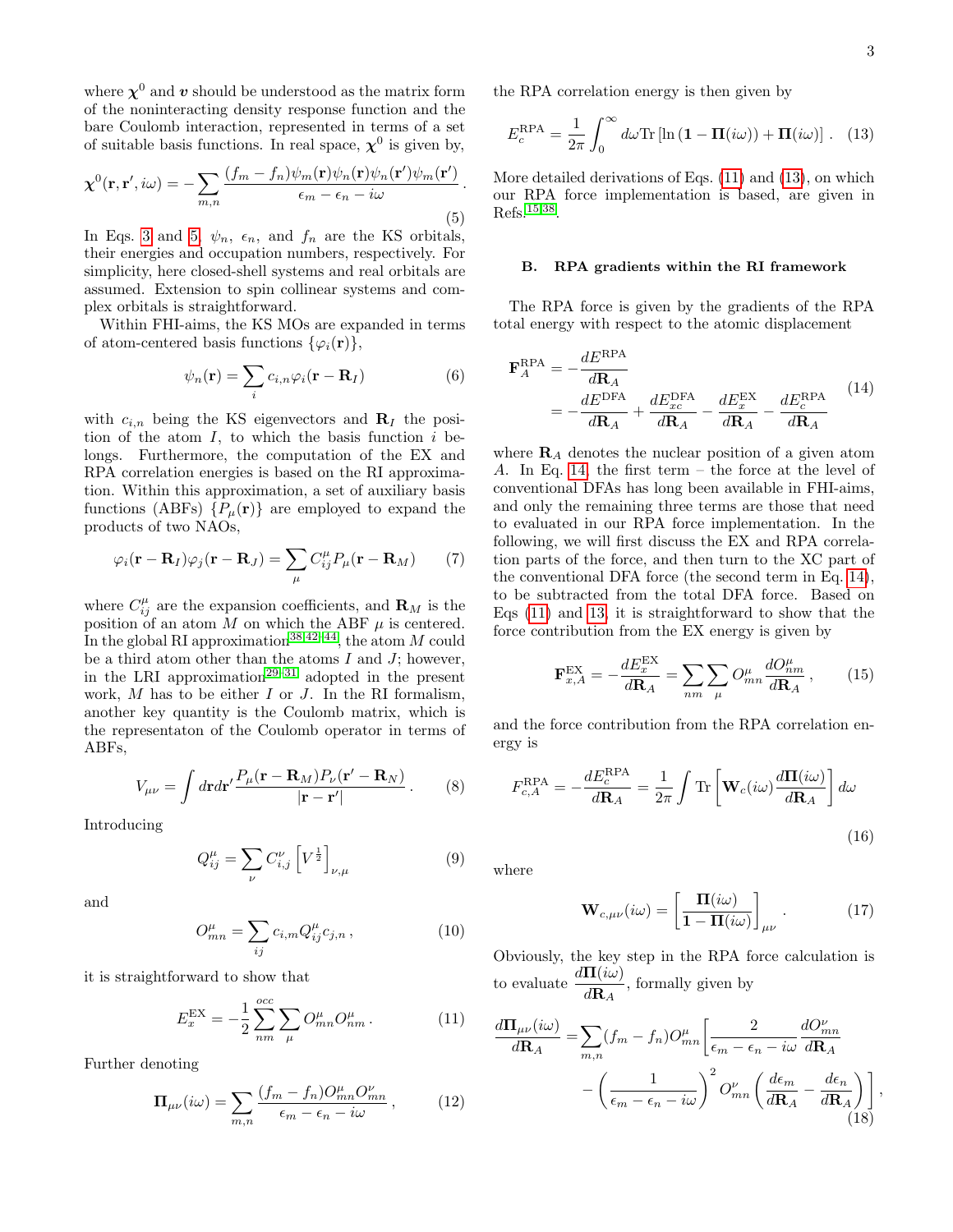which follows straightforwardly from Eq.  $(12)$ . In Eq. [\(18\)](#page-2-5), it is evident that one needs to further evaluate the derivatives of the eigenvalues and the O-integrals with respect to the nuclear coordinates. The derivatives of the O-integrals –  $\frac{dO_{mn}^{\nu}}{D}$  $\frac{d\mathbf{C}_{mn}}{d\mathbf{R}_{A}}$  – which are needed in both Eqs [\(15\)](#page-2-6) and [\(18\)](#page-2-5), are calculated as

$$
\frac{dO_{mn}^{\nu}}{d\mathbf{R}_A} = \sum_{i,j} \left( c_{i,m} Q_{ij}^{\nu} \frac{dc_{j,n}}{d\mathbf{R}_A} + \frac{dc_{i,m}}{d\mathbf{R}_A} Q_{ij}^{\nu} c_{j,n} \right) + \sum_{ij} c_{i,m} \frac{dQ_{ij}^{\nu}}{d\mathbf{R}_A} c_{j,n}.
$$
\n(19)

In Eq. [\(19\)](#page-3-0), the derivatives of  $\frac{dQ_{ij}^{\nu}}{dQ_{ij}^{\nu}}$  $\frac{d\mathbf{R}_{ij}}{d\mathbf{R}_{A}}$  only depends on the AOs and the nuclear positions. Within FHI-aims, they are evaluated within the LRI approximation, namely,

<span id="page-3-3"></span>
$$
\frac{dQ_{ij}^{\nu}}{d\mathbf{R}_{A}} = \sum_{\mu} \frac{dC_{i,j}^{\mu}}{d\mathbf{R}_{A}} \left[ V^{\frac{1}{2}} \right]_{\mu,\nu} + \sum_{\mu} C_{i,j}^{\mu} \frac{d}{d\mathbf{R}_{A}} \left[ V^{\frac{1}{2}} \right]_{\mu,\nu}.
$$
\n(20)

Thus, the calculation of RPA forces boils down to the evaluation of the derivatives of the triple C coefficients and the V matrix, and those of the KS eigenvalues and eigenvectors. Our algorithms for evaluating  $dC_{i,j}^{\mu}$  $\frac{i,j}{d\mathbf{R}_A}$  and  $dV^{\frac{1}{2}}$  $\frac{dV^{\frac{1}{2}}}{d\mathbf{R}_A}$ , and for evaluating  $\frac{d\epsilon_m}{d\mathbf{R}_A}$  and  $\frac{dc_{i,m}}{d\mathbf{R}_A}$  will be dis-

cussed in Sec. [II C](#page-3-1) and [II D,](#page-4-0) respectively.

Finally, we consider the force contribution of the XC part of the DFA, which needs to be subtracted to obtain the correct RPA total force. This term is calculated as

<span id="page-3-2"></span>
$$
\frac{dE_{xc}^{\text{DFA}}}{d\mathbf{R}_{A}} = \int \frac{\delta E_{xc}^{\text{DFA}}}{\delta n(\mathbf{r})} \frac{\partial n(\mathbf{r})}{\partial \mathbf{R}_{A}} d\mathbf{r} = \int v_{xc}(\mathbf{r}) \frac{\partial n(\mathbf{r})}{\partial \mathbf{R}_{A}} d\mathbf{r}
$$
\n
$$
= 2 \sum_{m}^{occ} \sum_{ij} c_{i,m} c_{j,m} \int \frac{\partial \varphi_{i}(\mathbf{r} - \mathbf{R}_{I})}{\partial \mathbf{R}_{A}} v_{xc}(\mathbf{r}) \varphi_{j}(\mathbf{r} - \mathbf{R}_{J}) d\mathbf{r}
$$
\n
$$
+ 2 \sum_{m}^{occ} \sum_{ij} \frac{dc_{i,m}}{d\mathbf{R}_{A}} c_{j,m} V_{ij}^{xc}.
$$
\n(21)

where

$$
\frac{\partial \varphi_i(\mathbf{r} - \mathbf{R}_I)}{\partial \mathbf{R}_A} = \begin{cases} -\nabla_\mathbf{r} \varphi_i(\mathbf{r}) & I = A \\ 0, & I \neq A \end{cases} , \qquad (22)
$$

and

$$
V_{ij}^{xc} = \int d\mathbf{r} \varphi_i(\mathbf{r}) \hat{v}_{xc}(\mathbf{r}) \varphi_j(\mathbf{r}). \tag{23}
$$

In Eq. [\(21\)](#page-3-2), the derivative  $\frac{dc_{i,m}}{d\mathbf{R}_A}$  is again needed, and as alluded to above, this will be discussed in Sec. [II D.](#page-4-0)

### <span id="page-3-1"></span>C. Atom pairs and the derivatives of the expansion coefficients within the LRI scheme.

For a molecular system having  $N_{at}$  atoms, there are  $N_{at}(N_{at} + 1)/2$  many non-equivalent atomic pairs. Within the LRI approximation<sup>[29](#page-11-23)</sup>, the expansion coefficients  $C_{ij}^{\mu}$  defined in Eq. [\(7\)](#page-2-7) is given by

<span id="page-3-0"></span>
$$
C_{ij}^{\mu} = \begin{cases} \sum_{\substack{\nu \in \mathcal{P}(IJ) \\ I \ge J}} (ij|\nu) L_{\nu\mu}^{IJ}, \quad \mu \in \mathcal{P}(IJ) \\ 0, \quad \text{otherwise} \end{cases}
$$

(24)

where  $\mathcal{P}(IJ) = \mathcal{P}(I) \cup \mathcal{P}(J)$  specifies the collection of ABFs centering on either the atom  $I$  or atom  $J$  (without losing generality, assuming  $I \leq J$ ). Furthermore,

$$
(ij|\nu) = \int \frac{\varphi_i(\mathbf{r} - \mathbf{R}_I)\varphi_j(\mathbf{r} - \mathbf{R}_J)P_{\nu}(\mathbf{r}' - \mathbf{R}_N)}{|\mathbf{r} - \mathbf{r}'|} d\mathbf{r} d\mathbf{r}',
$$
\n(25)

and  $L^{IJ} = (V^{IJ})^{-1}$  with  $V^{IJ}$  being a subblock of the Coulomb matrix with its ABF indices associated with the  $I,J$  atoms, namely,

$$
V^{IJ} = \begin{cases} \begin{bmatrix} V_{\mu\mu'} & V_{\mu\nu} \\ V_{\nu\mu} & V_{\nu\nu'} \end{bmatrix}, & \mu, \mu' \in \mathcal{P}(\mathbf{I}); \ \nu, \nu' \in \mathcal{P}(\mathbf{J}) \\ & \text{and} \quad I \neq J \end{cases}
$$

$$
\begin{bmatrix} V_{\mu\mu'} \end{bmatrix}, & \mu, \mu' \in \mathcal{P}(\mathbf{I}) \ \text{and} \quad I = J. \end{cases}
$$
(26)

In essence, the LRI approximation requires that the ABFs to expand an orbital basis product  $\varphi_i(\mathbf{r})$  $\mathbf{R}_I \rangle \varphi_i(\mathbf{r} - \mathbf{R}_I)$  restricted to the atoms to which the two orbital basis functions belong. It follows that the threeindex expansion coefficients  $C_{ij}^{\mu}$  are rather sparse, and their determination can be done separately for each pair of atoms, requiring integrals that involve only two atoms.

Now we check how to compute the derivative of the coefficients  $C_{ij}^{\mu}$  with respect to an atomic position  $\mathbf{R}_{A}$ –  $dC_{i,j}^{\mu}$  $\frac{d\mathbf{R}_{A}}{d\mathbf{R}_{A}}$ . Obviously, this derivative is only non-zero for the atom  $A$  being either  $I$  or  $J$ . Furthermore, in the special case of  $I = J$ , the computation of  $C_{ij}^{\mu}$  involves only a single atom and their values don't depend on the geometry of the system. Thus we only need to deal with

the  $I > J$  case, left with  $N_{at}(N_{at}-1)/2$  non-equivalent atom pairs to consider. For each of these atom pairs, the values of  $C_{ij}^{\mu}$  only depends on the relative position of the atom I and J. We define a vector  $\mathbf{R}_{IJ} = \mathbf{R}_I - \mathbf{R}_J$ , and the derivatives of  $C_{ij}^{\mu}$  with respect to  $\mathbf{R}_{IJ}$  is then given by,

$$
\frac{dC_{ij}^{\mu}}{d\mathbf{R}_{IJ}} = -\sum_{\nu,\nu'\in\mathcal{P}(IJ)} C_{ij}^{\nu} L_{\nu\nu'}^{IJ} \frac{dV_{\nu'\mu}^{IJ}}{d\mathbf{R}_{IJ}} + \sum_{\nu\in\mathcal{P}(IJ)} \frac{d(ij|\nu)}{d\mathbf{R}_{IJ}} L_{\nu\mu}^{IJ}
$$
\n(27)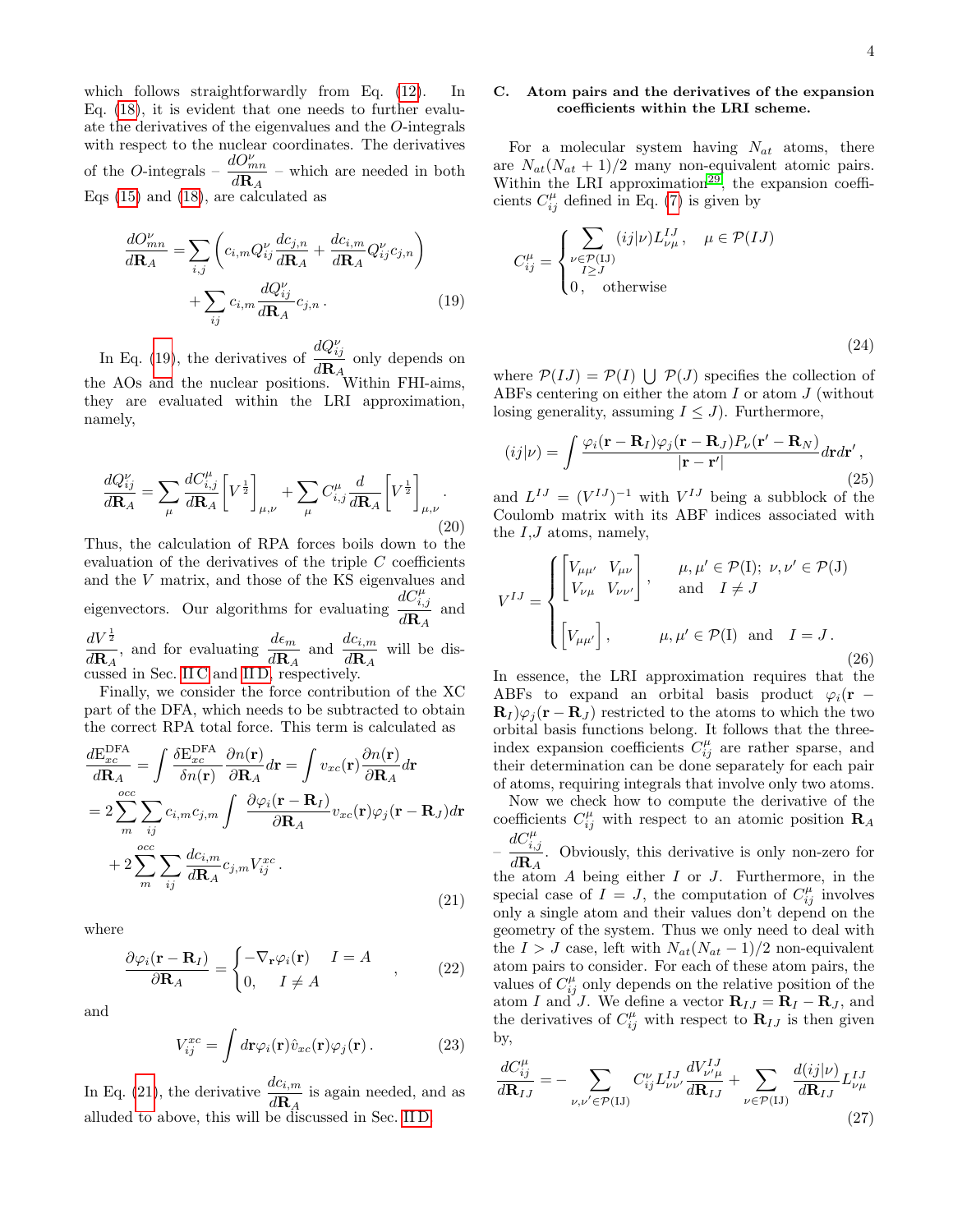utilizing the property that

$$
\frac{dL^{IJ}}{d\mathbf{R}_{IJ}} = \frac{d\left(V^{IJ}\right)^{-1}}{d\mathbf{R}_{IJ}} = -(L^{IJ})^2 \frac{dV^{IJ}}{d\mathbf{R}_{IJ}}\tag{28}
$$

The computation of  $dC_{ij}^{\mu}$  $\frac{d\mathbf{R}_{IJ}}{d\mathbf{R}_{IJ}}$  is thus reduced to determining the derivatives of the two-center integrals  $(ij|\nu)$  and  $V_{\mu\nu}^{IJ}$ with respect to the vector connecting the two centers (atoms). Note that the derivatives  $\frac{d(ij|\nu)}{d\mathbf{R}_{IJ}}$  and  $\frac{dV_{\mu\nu}^{IJ}}{d\mathbf{R}_{IJ}}$  $\frac{\mu\nu}{d{\bf R}_{IJ}}$  are only three times large in array size as the integrals  $(ij|\nu)$ and  $V_{\mu\nu}^{IJ}$  themselves, and hence can be pre-computed and stored in memory.

Finally, the derivatives of  $C_{ij}^{\mu}$  with respect to the nuclear coordinates of an arbitrary atom is given by

$$
\frac{dC_{ij}^{\mu}}{d\mathbf{R}_{A}} = \begin{cases} \frac{dC_{ij}^{\mu}}{d\mathbf{R}_{IJ}}, & A = I\\ -\frac{dC_{ij}^{\mu}}{d\mathbf{R}_{IJ}}, & A = J \end{cases}
$$
(29)  
0, else

In Eq. [\(20\)](#page-3-3), in addition to  $dC_{ij}^{\mu}$  $\frac{d\mathbf{R}_A}{d\mathbf{R}_A}$ , one also needs to compute  $\frac{dV^{\frac{1}{2}}}{dV}$ 

 $\frac{d\mathbf{R}}{d\mathbf{R}_A}$ , which is straightforwardly given by

$$
\frac{d}{d\mathbf{R}_{A}}\left[V^{\frac{1}{2}}\right]_{\mu,\nu} = \frac{1}{2}\sum_{\mu'}\left[V^{-\frac{1}{2}}\right]_{\mu\mu'}\frac{d}{d\mathbf{R}_{A}}V_{\mu',\nu}.
$$
 (30)

Here, V is the global Coulomb matrix, and its derivative with respect to the position of a given atom  $A$  is a simply collection of the derivatives of the subblocks of  $V^{IJ}$  for individual pairs of atoms  $\langle I, J \rangle$ . Similarly to Eq. [\(29\)](#page-4-1), the derivatives of  $V^{IJ}$  are given by

$$
\frac{dV_{\mu\nu}^{IJ}}{d\mathbf{R}_A} = \begin{cases}\n\frac{dV_{\mu\nu}^{IJ}}{d\mathbf{R}_{IJ}}, & A = I. \\
-\frac{dV_{\mu\nu}^{IJ}}{d\mathbf{R}_{IJ}}, & A = J.\n\end{cases}
$$
\n(31)\n
$$
\begin{cases}\nA = J. & (31) \\
0, & \text{else.}\n\end{cases}
$$

#### <span id="page-4-0"></span>D. DFPT within the NAO basis set

In our formulation, the remaining quantities still need to be evaluated are the derivatives of the eigenvalues and eigenvectors with respect to the nuclear coordinates. As mentioned above, these are obtained via the DFPT approach $34$ . The implementation details of DFPT in FHI-aims have been presented in Ref.<sup>[35](#page-11-28)</sup>, and here we only recapitulate the key formulae that are essential for RPA force calculations in our implementation.

To understand how to determine  $\frac{d\epsilon_m}{d\mathbf{R}_A}$  and  $\frac{dc_{i,m}}{d\mathbf{R}_A}$  via DFPT, one begins with the the KS equations expressed in terms of a finite NAO basis representation,

<span id="page-4-2"></span>
$$
\sum_{j} H_{ij}[\{\mathbf{R}\}]c_{j,m}[\{\mathbf{R}\}] = \epsilon_m[\{\mathbf{R}\}] \sum_{j} S_{ij}[\{\mathbf{R}\}]c_{j,m}[\{\mathbf{R}\}].
$$
\n(32)

where  $H_{ij} = \langle \varphi_i | \hat{h}_{\text{KS}} | \varphi_j \rangle$  and  $S_{ij} = \langle \varphi_i | \varphi_j \rangle$  are the Hamiltonian and overlap matrices, respectively. In Eq. [32,](#page-4-2) we have explicitly indicated that  $H_{ij}$  and  $S_{ij}$ , as well as the eigenvalues  $\epsilon_m$  and eigenvectors  $c_{j,m}$  are all functions of the atomic positions  ${R}$  in the system. At a given geometrical configuration  $\{R^{(0)}\}$ , taking the derivatives of Eq. [32](#page-4-2) with respect to the coordinates of a given atom A (i.e.,  $\mathbf{R}_A$ ), one obtains,

<span id="page-4-3"></span><span id="page-4-1"></span>
$$
\sum_{j} \left( H_{ij}^{(0)} - \epsilon_m^{(0)} S_{ij}^{(0)} \right) c_{j,m}^{(1)} =
$$
\n
$$
\epsilon_m^{(0)} \sum_{j} S_{ij}^{(1)} c_{j,m}^{(0)} - \sum_{j} \left( H_{ij}^{(1)} - \epsilon_m^{(1)} S_{ij}^{(0)} \right) c_{j,m}^{(0)}.
$$
\n(33)

Here for simplicity, we have denoted  $H_{ij}^{(0)} = H_{ij}[\{\mathbf{R}^{(0)}\}],$  $S_{ij}^{(0)} \quad = \quad S_{ij}[\{{\bf R}^{(0)}\}], \quad \epsilon_m^{(0)} \quad = \quad \epsilon_m[\{{\bf R}^{(0)}\}], \quad c_{j,m}^{(0)} \quad = \quad$  $c_{j,m}[\{\mathbf{R}^{(0)}\}],$  and  $H_{ij}^{(1)} = \frac{dH_{ij}[\{\mathbf{R}\}]}{d\mathbf{R}}$ .  $d\mathbf{R}_{A}$  $\Big|_{\{ {\bf R}^{(0)} \}} , \ \ S^{(1)}_{ij} \ \ =$  $dS_{ij}[\{{\bf R}\}]$  $d\mathbf{R}_{A}$  $\Big|_{\{\mathbf{R}^{(0)}\}},\ \epsilon_m^{(1)}\ =\ \frac{d\epsilon_m[\{\mathbf{R}\}]}{d\mathbf{R}_A}$  $d\mathbf{R}_{A}$  $\Big|_{\{ {\bf R}^{(0)} \}}$ , and  $c_{j,m}^{(1)} =$  $\underline{dc_{j,m}[\{\mathbf{R}\}]}$  $d\mathbf{R}_{A}$  $\Big|_{\{R^{(0)}\}}$ . For a *N*-atom system, Eq. [33](#page-4-3) represents 3N independent linear equations (also known as Sternheimer equation<sup>[45](#page-11-36)</sup>), from which  $c_{j,m}^{(1)}$  and  $\epsilon_m^{(1)}$  can be obtained. The first-order derivatives  $H_{ij}^{(1)}$  and  $S_{ij}^{(1)}$ that are needed in Eq. [33,](#page-4-3) can be obtained via efficient grid-based integrations, and have been available in FHI-

$$
c_{j,m}^{(1)} = \sum_{n} c_{j,n}^{(0)} U_{nm}^{(1)},
$$
\n(34)

where  $U_{nm}^{(1)}$  are the expansion coefficients. From Eq. [33,](#page-4-3) it is straightforward to obtain

aims[35](#page-11-28)[,36](#page-11-29)[,46](#page-11-37). It is also customary to express the first-order derivatives  $c_{j,m}^{(1)}$  in terms of the zeroth-order eigenvectors,

<span id="page-4-4"></span>
$$
U_{nm}^{(1)} = \begin{cases} \sum_{ij} c_{i,n}^{(0)} \frac{\epsilon_n^{(0)} S_{ij}^{(1)} - H_{ij}^{(1)}}{\epsilon_n^{(0)} - \epsilon_m^{(0)}} c_{j,m}^{(0)}, & n \neq m \\ -\frac{1}{2} \sum_{ij} c_{i,n}^{(0)} S_{ij}^{(1)} c_{j,n}^{(0)}, & n = m \end{cases}
$$
(35)

and

$$
\epsilon_m^{(1)} = \sum_{ij} c_{i,m}^{(0)} \left[ H_{ij}^{(1)} - \epsilon_m^{(0)} S_{ij}^{(1)} \right] c_{j,m}^{(0)}.
$$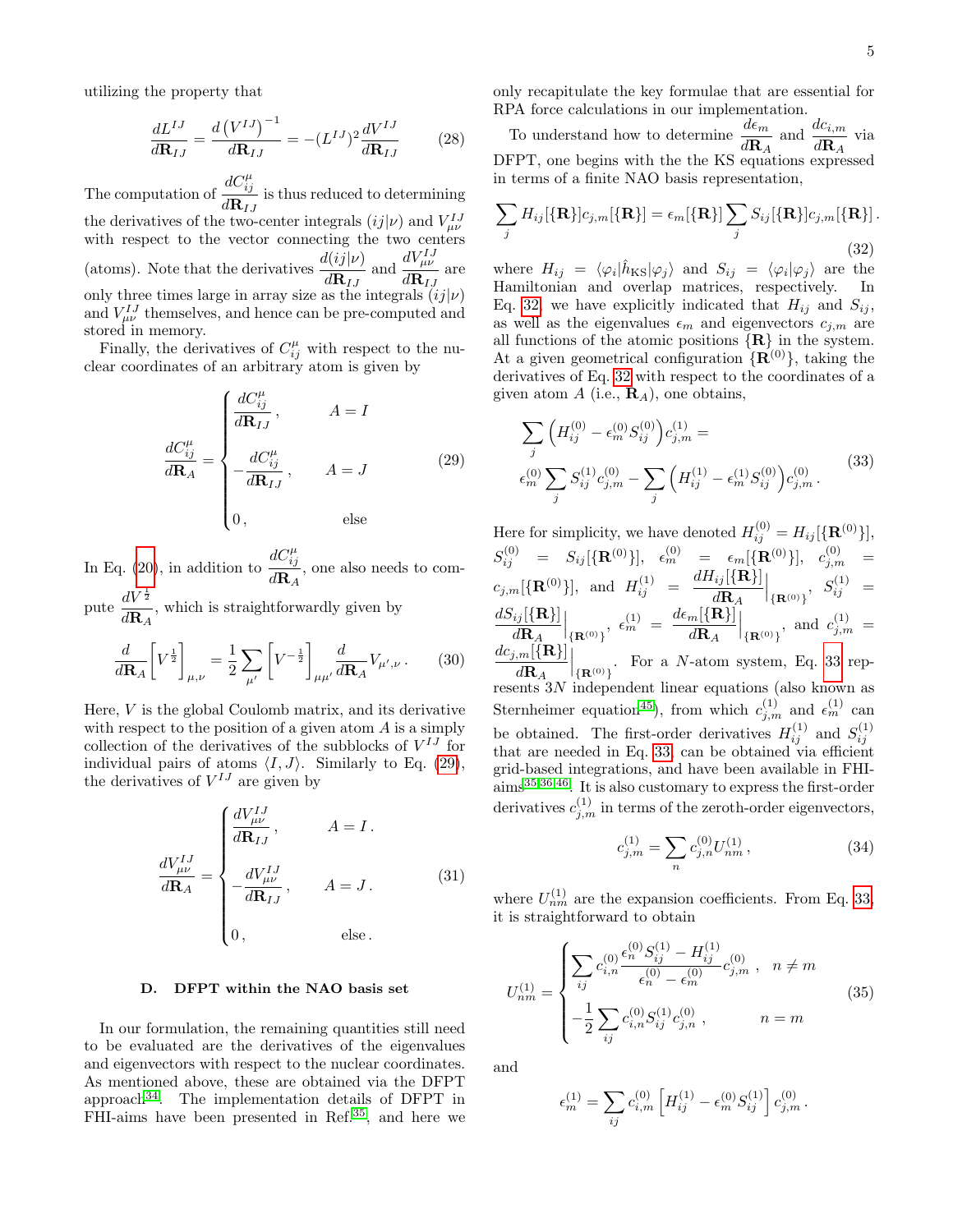Using Eq. [35,](#page-4-4) the calculation of  $\frac{dO_{mn}^{\nu}}{D}$  $\frac{d\omega_{mn}}{d\mathbf{R}_A}$  in Eq. [19](#page-3-0) can be simplified as

$$
\frac{dO_{mn}^{\nu}}{d\mathbf{R}_A} = \sum_{l} \left( O_{ml}^{\nu} U_{ln}^{(1)} + O_{lm}^{\nu} U_{ln}^{(1)} \right) + \sum_{ij} c_{i,m} \frac{dM_{ij}^{\nu}}{d\mathbf{R}_A} c_{j,n} \,. \tag{36}
$$

So far we have discussed all the ingredients that are needed for RPA force calculations in our implementation. In Algorithm IID, we present a flowchart which illustrates the major steps for evaluating the RPA gradients. From the flowchart, we can see that the dominating steps are the calculations of the derivatives of the O-integrals (cf. Eq. [19\)](#page-3-0) and the Π-integrals (cf. [18\)](#page-2-5), both scaling as  $O(N^5)$  with respect to the system size N (in case of Π  $\frac{\mathbf{n}}{\mathbf{R}_A}$ , the  $O(N^5)$  scaling estimate assumes that the number of frequency points  $N_{\omega}$  does not increase with N). Such a high scaling exponent results from the MO representation of the two dominating steps noted above. The advantage of this algorithm is that it has a small prefactor and its implementation is relatively straightforward, but its  $O(N^5)$  scaling prevents one from going to large systems. Switching from the MO to AO representation, and exploiting the sparsity owing to the locality of AOs and the LRI approximation, one can derive a more advanced low-scaling algorithm for RPA force calculations, but this has not been implemented and hence will not be discussed here. For the reminder of this paper, the focus will be to demonstrate the correctness and precision of the general expressions outline above.

## III. COMPUTATIONAL DETAILS AND VALIDATION OF THE CORRECTNESS OF THE IMPLEMENTATION

Our RPA gradient formalism described above has been implemented in the FHI-aims code package  $36-38$  $36-38$ , which allows one to use both NAOs and GTOs as basis functions. Consequently, our implementation also works for both types of basis functions. For a given set of AO basis functions, the ABFs are generated on the fly according to the automatic procedure described in Refs.[29,](#page-11-23)[38](#page-11-30) , with a threshold of  $10^{-2}$  used for the Gram-Schmidt orthonormalization scheme (the keyword prodbas acc in FHI-aims). A modified Gauss-Legendre frequency grid with 24 points is used for the frequency integration in Eq.  $16^{38}$  $16^{38}$  $16^{38}$ .

To check the correctness of our implementation, we have performed two sets of validation checks. As a first check, we compare the RPA forces obtained by the analytical gradient approach and the finite difference (FD) method for a set of diatomic molecules at fixed bond lengths. In these calculations, we used the NAOs with FHI-aims's "tight" settings for the basis size, basis cutoff radius, and numerical integration grid. The FD RPA force is calculated as

$$
F_{\rm FD}(x) = \frac{E^{\rm RPA}(x+h) - E^{\rm RPA}(x-h)}{2h}
$$
 (37)

<span id="page-5-0"></span>where  $x$  is the bond length of the molecule and  $h$  is set to 0.001 Å. The obtained results for a set of diatomic molecules are presented in Table [I,](#page-7-0) from which one can see that the RPA forces calculated by the analytical gradient technique agree very well with those obtained by the FD method. In all cases, the differences are around 1 meV/Å, and the relative deviation is about 1\%. This is an acceptable level of discrepancy since we don't expect a perfect agreement, given that the FD difference results also contain higher-order effects. For comparison, we also present in Table [I](#page-7-0) the analytical and FD forces at the PBE level for the same set of molecules, and a similar level of differences is observed. In particular, the bond lengths of the molecules in Table [I](#page-7-0) are chosen somewhat arbitrarily, and consequently the magnitude of the forces spreads over a large range. Thus the level of agreement between analytical and FD RPA forces is considered to be rather satisfactory. This benchmark test clearly shows that our RPA gradient implementation is internally consistent.

As a second check of the reliability of our implementation, we compared for a set of molecules the relaxed RPA geometries obtained in this work with those reported by Burow et al. in Ref. [22.](#page-11-16) In Table. [II,](#page-8-0) the RPA@PBE and PBE bond lengths and angles obtained in the present work, together with the literature values, are presented. The same (PBE) reference states and basis set (def2- QZVPPD) are used in the RPA calculations, and hence the present results and the literature values in Ref. [22](#page-11-16) are directly comparable. Table [II](#page-8-0) shows that the differences in bond lengths between Ref.[22](#page-11-16) and the present implementation within FHI-aims are around  $10^{-2}$  pm, and the difference in bond angles are around 0.01◦ , with the sole exception of the H-N-N angle in the  $N_2H_2$ . However, in this case, the appreciably big difference of  $2.6^{\circ}$  in the RPA angles is already present at the PBE level, and does not stem from the inaccuracy in the RPA gradient implementation. We then performed a PBE relaxation with a third code – NWChem<sup>[47](#page-11-38)</sup> for  $N_2H_2$ , and obtained a bond angle of 106.4510◦ , in close agreement with the FHI-aims value of  $106.4440°$ . This indicates there is probably an error regarding the bond angle of  $N_2H_2$  in Ref.<sup>[22](#page-11-16)</sup>. Excluding this exceptional case, the obtained RPA bond lengths and angles for this set of molecules agree up to a very high numerical precision within the two implementations. This is quite remarkable considering the rather different theoretical formalisms and RI schemes employed behind the two implementations.

In summary, the comparison to the FD results and the RPA geometries reported in the literature validates our RPA analytical gradient implementation.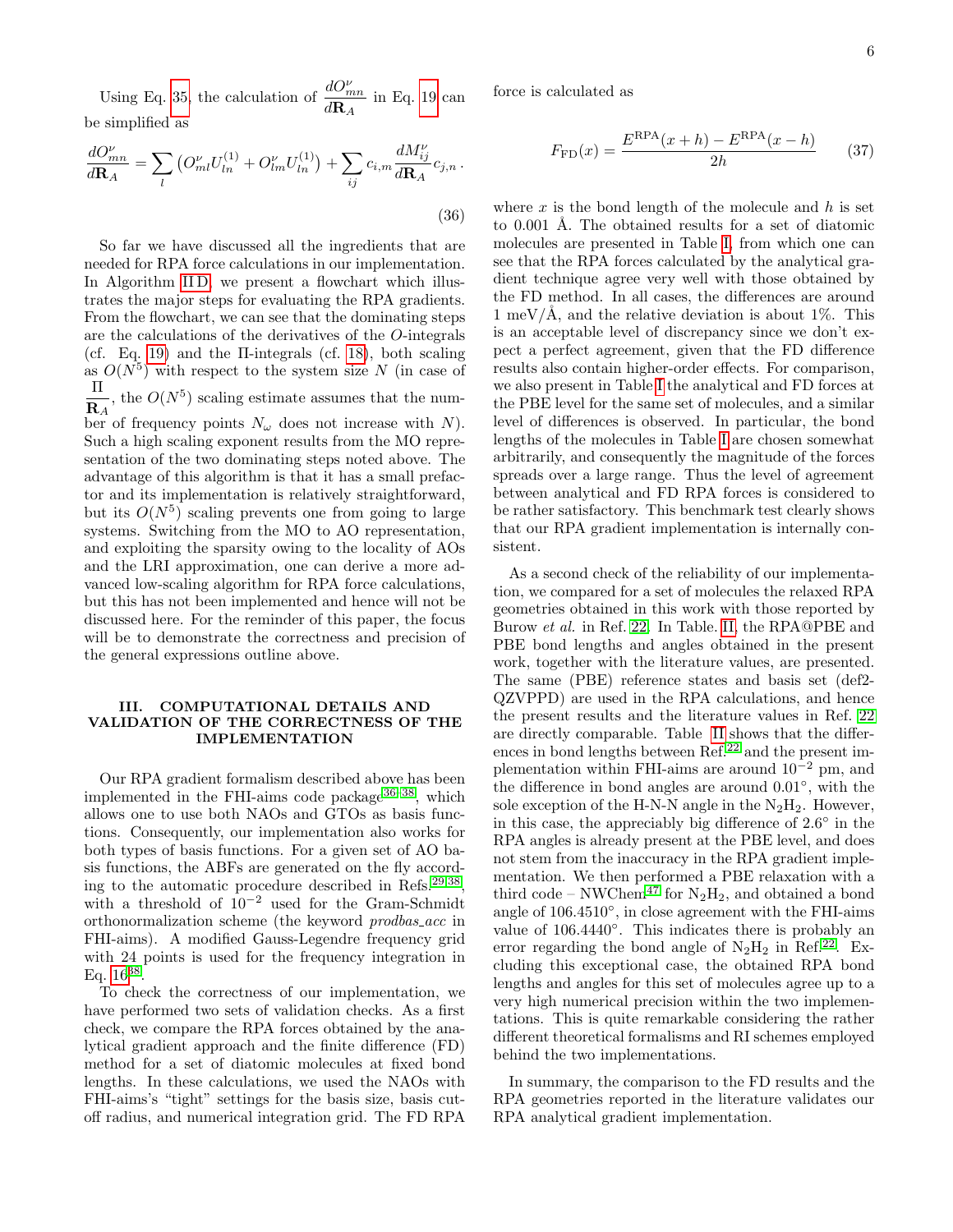Algorithm 1 Flowchart for evaluating the derivatives of the RPA correlation energy with respect to nuclear coordinates. Here  $N_{at}$ ,  $N_b$ ,  $N_{occ}$ ,  $N_{unocc}$ ,  $N_{aux}$ ,  $N_{\omega}$ , are the numbers of atoms, the AO basis functions, the occupied states, the unoccupied states, the ABFs, and the frequency points, respectively. The scaling behaviors of the major steps are indicated on the right.

|               |                                                                                                                                                                                     | <b>Scaling Behavior</b>                                     |
|---------------|-------------------------------------------------------------------------------------------------------------------------------------------------------------------------------------|-------------------------------------------------------------|
|               | 1: Calculate $c_{i,m}$ and $\epsilon_m$ from SCF cycle                                                                                                                              | $O(N_b^3)$                                                  |
|               | 2: Determine $c_{i,m}^{(1)}$ and $\epsilon_m^{(1)}$ from DFPT (cf. Eq. 33) $O(3 \times N_{at} N_b^3)$                                                                               |                                                             |
|               | 3: Construct $U_{nm}^{(1)}$ (cf. Eq. 35)                                                                                                                                            | $O(3 \times N_{at} N_b (N_{occ} + N_{unocc})^2)$            |
|               | 4: Construct $O_{mn}^{\nu}$ (cf. Eq. 10)                                                                                                                                            | $O(N_{aux}N_b^2(N_{occ}+N_{unocc}))$                        |
|               | 5: Compute $\frac{dO_{mn}^{\nu}}{d\mathbf{R_A}}$ (cf. Eq. 19)                                                                                                                       | $O(3 \times N_{at} N_b^2 (N_{occ}+N_{unocc}) N_{aux})$      |
|               | 6: $F_{c, A}^{\text{RPA}} = 0$                                                                                                                                                      |                                                             |
|               | 7: for $\omega \leftarrow 1$ to $N_{\omega}$ do                                                                                                                                     |                                                             |
| 8:            | Compute $W_c^{\mu\nu}(i\omega)$ (cf. Eq. 17)                                                                                                                                        | $O(N_{aux}^3 N_\omega)$                                     |
|               | 9: Evaluate $\frac{d\Pi(i\omega)_{\mu\nu}}{d\mathbf{R}}$ (cf. Eq. 18)                                                                                                               | $O(3 \times N_{at} N_{aux}^2 N_{occ} N_{unocc} N_{\omega})$ |
|               | 10: $F_{c,A}^{RPA} \leftarrow F_{c,A}^{RPA} + \text{Tr}\left[W_c(i\omega)\frac{d\Pi(i\omega)}{d\mathbf{R}\mathbf{A}}\right]$ (cf. Eq. 16) $O(3 \times N_{at} N_{aux}^3 N_{\omega})$ |                                                             |
| $11:$ end for |                                                                                                                                                                                     |                                                             |
|               | 12: $F_{c,A}^{\text{RPA}} \leftarrow F_{c,A}^{\text{RPA}}/2\pi$                                                                                                                     |                                                             |

#### IV. RESULTS AND DISCUSSION

#### A. RPA equilibrium geometries for small molecules

The successful implementation of RPA analytical forces in FHI-aims allows us to relax the geometries of molecular systems and assess the quality of RPA geometries. To begin with, we first check the convergence behavior of the RPA geometries with respect to the basis set size. The frozen-core (FC) approximation is used for the RPA calculations below. By FC approximation, we mean here the core electron states are excluded in the summation over occupied states in the response function calculation of Eq. [5,](#page-2-0) assuming that the contribution of these core states to the electron correlation energy does not change much across different chemical environments. We found that the optimized RPA geometries are only marginally affected by this approximation, but one can gain a large factor in the computation time by freezing the core electrons. In Fig. [1,](#page-7-1) the deviations of the optimized RPA@PBE bond lengths for five diatomic molecules  $(H_2, HF, N_2 \text{ and } CO, \text{ and } Ar_2)$  from their respective reference values are plotted as a function of the basis set size . Here, the bond lengths calculated using cc-pV5Z (aug-cc-pV5Z for  $Ar<sub>2</sub>$ ) basis set are taken as the reference for each molecule. From Fig. [1,](#page-7-1) one can see that the optimized bond lengths do not converge mono-

tonically with the increase of the basis set size. However, from TZ to 5Z, the observed further changes of the bond lengths are not significant. At the QZ level, the optimized RPA bond lengths deviate from the 5Z values at most by 0.4 pm for ionically- or covalently-bonded dimers, and about 1 pm for the purely vdW-bonded dimer  $Ar_2$ . In the following, we choose cc-pVQZ as the default basis set for benchmarking the quality of RPA geometries. When we find it to be necessary, we will also check how the results change by going to larger basis sets.

In Table [III](#page-13-0) the optimized RPA@PBE equilibrium geometries for 26 small molecules, including both bond lengths and (for poly-atomic molecules) bond angles, are presented. The PBE and MP2 geometries for the same set of molecules are also presented for comparison. As usual, the MP2 calculations are based on the Hartree-Fock reference states and the results are taken from Refs.[47,](#page-11-38)[52](#page-12-0). All calculations are done using the ccpVQZ basis set (and for rare-gas dimers the aug-cc-pVQZ basis set). For the RPA@PBE results, the cc-pV5Z (and aug-cc-pV5Z for rare-gas dimers) results are also shown, in order to illustrate the basis set effect for RPA geometries for the entire molecular set. The reference geometries used here to benchmark the accuracy of RPA@PBE, PBE, and MP2 are mostly taken from Refs. [49.](#page-12-1) These are considered as empirical equilibrium geometries which are determined by a combination of experimental rotational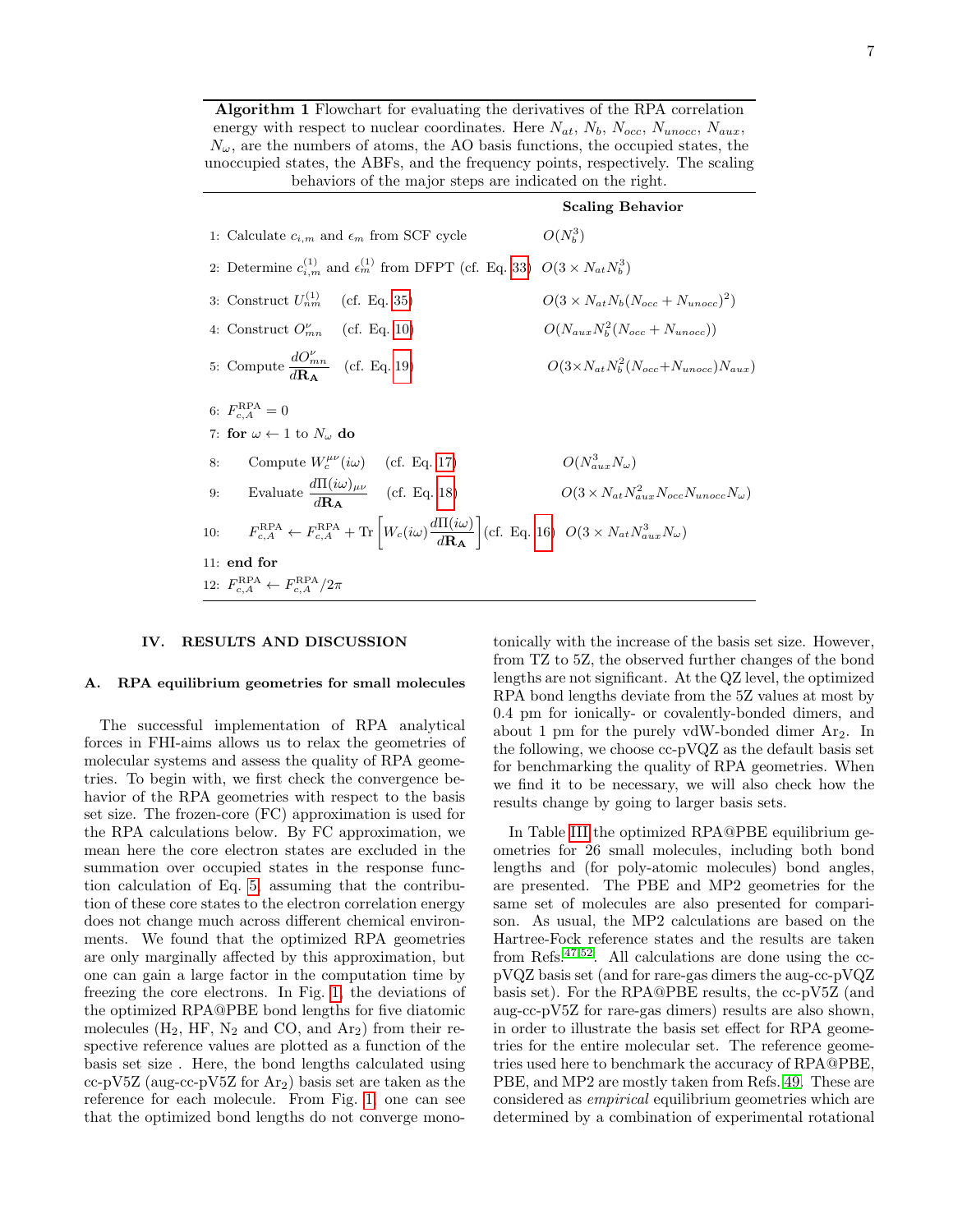<span id="page-7-0"></span>TABLE I. The RPA@PBE and PBE forces (labeled as  $F$ , in  $eV/\hat{A}$ ) for a set of diatomic molecules calculated using the analytical gradient technique developed in this work and the finite difference (FD) method (labelled as  $F_{FD}$ ). The "tight" NAO basis set is used for both the PBE and RPA@PBE calculations. Furthermore, the frozen-core approximation is adopted for RPA correlation energy calculations. The "Dist" column lists the bond lengths of the molecules at which the forces are calculated. The atoms are displaced by  $\pm 0.001$  Å around the chosen bond length for the FD calculations. For each molecule, the difference  $\Delta F = F - F_{FD}$  and absolute percentage deviation (APD) is given by  $|\Delta F|/F_{FD} * 100\%$ . The mean absolute percentage deviation (MAPD) is given by the average of APD for all molecules.

|                 |                   | <b>RPA@PBE</b>              |                                               |                            | PBE        |                                |                          |                            |            |
|-----------------|-------------------|-----------------------------|-----------------------------------------------|----------------------------|------------|--------------------------------|--------------------------|----------------------------|------------|
|                 | System $Dist.(A)$ | $\overline{F}$<br>'e V<br>А | (eV $\scriptstyle\prime$<br>$F_{\rm FD}$<br>Ά | $\triangle F$<br>(eV<br>'A | <b>APD</b> | $\boldsymbol{F}$<br>(eV)<br>'A | $F_{\rm FD}$<br>'eV<br>Ά | (eV/Å)<br>$\boldsymbol{F}$ | <b>APD</b> |
| H <sub>2</sub>  | 0.7496            | 0.180035                    | 0.178945                                      | 0.001090                   | $0.61\%$   | 0.018787                       | 0.019250                 | $-0.000463$                | $2.41\%$   |
| He <sub>2</sub> | 5.2740            | 0.001362                    | 0.001430                                      | $-0.000068$ 4.76 \%        |            | 0.000022                       | 0.000020                 | 0.000002                   | $10.00\%$  |
| $\rm Li_2$      | 2.6257            | 0.106865                    | 0.105540                                      | $0.001325$ 1.26 $%$        |            | 0.149533                       | 0.147925                 | $-0.001608$                | $1.09\%$   |
| Be <sub>2</sub> | 2.5000            | 0.070556                    | 0.069895                                      | $0.000661$ 0.95 %          |            | 0.116697                       | 0.115815                 | 0.000882                   | $0.76\%$   |
| $\rm N_2$       | 1.1220            | 1.649008                    | 1.650010                                      | $-0.001002$ 0.06 %         |            | 2.568019                       | 2.567975                 | 0.000044                   | $0.00\%$   |
| F <sub>2</sub>  | 1.000             | 58.133551                   | 58.136530                                     | $-0.002979$ 0.01 %         |            | 57.841913                      | 57.841960                | $-0.000047$                | $0.00\%$   |
| Ne <sub>2</sub> | 2.6462            | 0.076480                    | 0.077910                                      | $-0.001430$ 1.84 $%$       |            | 0.081419                       | 0.081220                 | 0.000199                   | $0.25\%$   |
| Na <sub>2</sub> | 3.0790            | 0.130134                    | 0.131075                                      | $-0.000941$ 0.72 %         |            | 0.011107                       | 0.011395                 | $-0.000288$                | $2.53\%$   |
| HF              | 1.0000            | 3.618271                    | 3.616880                                      | $0.001391$ 0.04 \%         |            | 3.027647                       | 3.027790                 | $-0.000143$                | $0.01\%$   |
| BF              | 1.2570            | 0.572137                    | 0.574815                                      | $-0.002678$ 0.47 %         |            | 0.794657                       | 0.796380                 | $-0.001723$                | $0.22\%$   |
| $_{\rm CO}$     | 1.0000            | 25.881483                   | 25.881340                                     | $0.000143$ 0.00 $%$        |            | 25.472393                      | 25.472810                | 0.000417                   | $0.00\%$   |
| $NO+$           | 1.0656            | 1.1381667                   | 1.140335                                      | $-0.002168$ 0.19 %         |            | 0.626109                       | 0.628580                 | $-0.002471$                | $0.39\%$   |
| HCl             | 2.0000            | 3.731035                    | 3.730435                                      | $0.000600$ $0.02\%$        |            | 3.963126                       | 3.961520                 | 0.001606                   | $0.04\%$   |
| Cl <sub>2</sub> | 1.9878            | 0.651571                    | 0.652655                                      | $-0.001084$ 0.17 %         |            | 0.336947                       | 0.336595                 | 0.000352                   | $0.11\%$   |
| MAE             |                   |                             |                                               | 0.001254                   |            |                                |                          | 0.0007316                  |            |
| <b>MAPD</b>     |                   |                             |                                               |                            | $0.79\%$   |                                |                          |                            | $1.27\%$   |



<span id="page-7-1"></span>FIG. 1. Convergence of the derivations of the RPA@PBE optimized bond lengths from the reference values (obtained at the largest basis set) as a function of the basis set size. For  $H_2$ , HF,  $N_2$  and CO, the Gaussian cc-pVXZ basis sets  $(X=D, T, Q, 5,$  abbreviated as basis set "DZ", "TZ", " $QZ$ ", and "5Z") are used. For  $Ar_2$ , the corresponding aug-cc-pVXZ basis sets are used. The reference RPA@PBE bond lengths at the 5Z level are  $0.7428$  Å,  $0.9216$  Å,  $1.1044$  Å,  $1.1366$  Å for  $H_2$ , HF,  $N_2$  and CO, and 3.7645 Å for  $Ar_2$ , respectively.

constants and theoretical vibration-rotation interaction constants (at the  $CCSD(T)/cc-pVQZ$ ) level. The geometry values are believed to be accurate within 0.6%, or below 0.1 pm for bond length.

From Table [III,](#page-13-0) one can see that RPA@PBE systematically overestimates the bond lengths of small molecules, resulting in a MAE of 1.54 pm which is essentially the same as ME, at the cc-pVQZ basis level. It appears that the basis set effect is still appreciable at the ccpVQZ level: When going to cc-pV5Z, the MAE (and ME) is reduced to 1.16 (1.16) pm. PBE also overestimates the bond lengths on average, but to a lesser extent, with a resultant MAE comparable to RPA@PBE (at the cc-pVQZ level) but a smaller ME. In contrast, the MP2 bond lengths center around the reference values, and do not show such a systematic overestimation behavior as observed for RPA@PBE. Furthermore, the MAE of MP2  $(0.96 \text{ pm})$  is also noticeably smaller than those of RPA@PBE and PBE. Close inspection reveals that the RPA@PBE bond lengths of rare-gas dimers  $Ne<sub>2</sub>$ and  $Ar_2$ , and alkali metal dimer  $Li_2$ , and halogen dimers  $F_2$  and  $Cl_2$  have particularly large errors, resulting in an overall moderate performance of RPA@PBE in determining the equilibrium molecular structures. Such observations are consistent with the single-point energy calculations, where RPA was found to systematically underbind molecules and solids, and adding single excitation contributions and second-order screened exchange can largely cure this deficiency<sup>[53–](#page-12-2)[55](#page-12-3)</sup>. Moreover, Table [III](#page-13-0) suggests that RPA@PBE tends to overestimate the bond angles. The MAEs of the bond angles of the three methods are comparable, and the accuracy of RPA@PBE bond angles again is improved when increasing the basis set size from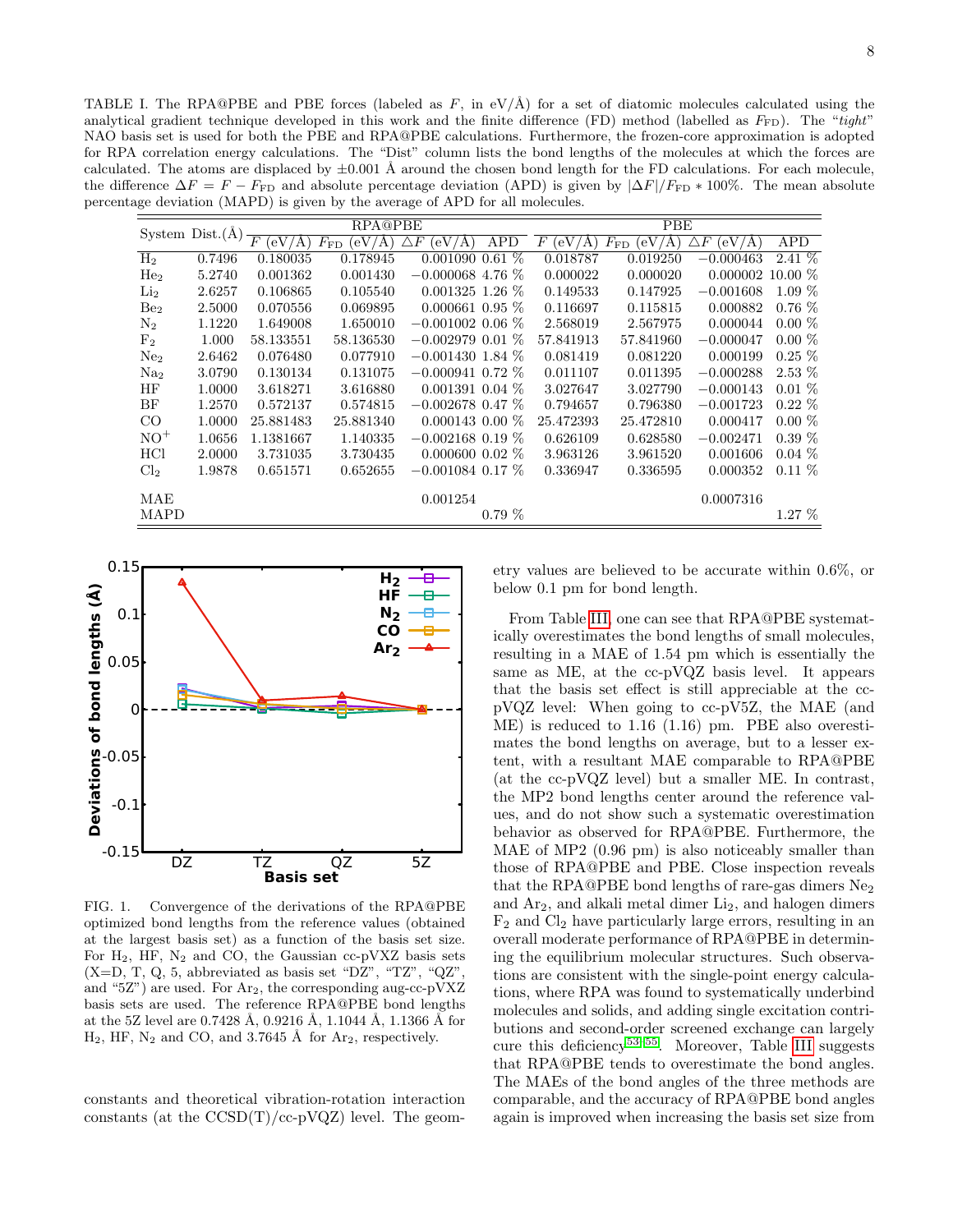<span id="page-8-0"></span>TABLE II. Comparison of the calculated equilibrium bond lengths  $R_e$  (in pm) and bond angles  $\Theta_e$  (in deg) based on the RPA@PBE and PBE optimized geometries obtained in this work and reported in Ref. [22.](#page-11-16) All calculations were done with the QZVPPD[48](#page-12-4) basis sets. The "Difference"column presents the differences between the RPA@PBE and PBE bond lengths/angles obtained in this work using FHI-aims and those taken from Ref. [22.](#page-11-16) Frozen-core approximation is not used in the present RPA calculations.

|                   | System Length & angle RPA@PBE RPA@PBE Difference |                    |                    |                   | PBE                         | PBE                | Difference        |  |  |
|-------------------|--------------------------------------------------|--------------------|--------------------|-------------------|-----------------------------|--------------------|-------------------|--|--|
|                   |                                                  | (Ref. 22)          | (this work)        |                   | (Ref. 22)                   | (this work)        |                   |  |  |
| Bond lengths      |                                                  |                    |                    |                   |                             |                    |                   |  |  |
|                   |                                                  |                    |                    |                   |                             |                    |                   |  |  |
| H <sub>2</sub>    | $R_e$                                            | 74.2891            | 74.3247            | $-0.0356$         | 74.9691                     | 75.0074            | $-0.0383$         |  |  |
| F <sub>2</sub>    | Re                                               | 143.4980           | 143.4801           | 0.0179            | 141.3180                    | 141.2986           | 0.0194            |  |  |
| $\rm N_2$         | Re                                               | 110.4030           | 110.4024           | 0.0006            | 110.2030                    | 110.2012           | 0.0018            |  |  |
| HF                | Re                                               | 92.0179            | 92.0372            | $-0.0193$         | 93.0079                     | 93.0197            | $-0.0118$         |  |  |
| $\rm CO$          | $R_e$                                            | 113.5460           | 113.5414           | 0.0046            | 113.5360                    | 113.5304           | 0.0056            |  |  |
| CO <sub>2</sub>   | $R_e$                                            | 116.6460           | 116.6314           | 0.0146            | 117.0640                    | 117.0445           | 0.0195            |  |  |
| <b>HCN</b>        | $R_e$ (H-C)                                      | 106.6580           | 106.6500           | 0.0080            | 107.4880                    | 107.4820           | 0.0060            |  |  |
|                   | $R_e$ (C-N)                                      | 115.8460           | 115.8310           | 0.0150            | 115.7460                    | 115.7420           | 0.0040            |  |  |
| <b>HNC</b>        | $R_e$ (H-N)                                      | 99.5490            | 99.5549            | $-0.0059$         | 100.4990                    | 100.5130           | $-0.0140$         |  |  |
|                   | $R_e$ (C-N)                                      | 117.5150           | 117.5140           | 0.0010            | 117.4750                    | 117.4700           | 0.0050            |  |  |
| $H_2O$            | $R_e$ (H-O)                                      | 96.1202            | 96.1314            | $-0.0112$         | 96.8802                     | 96.8992            | $-0.0190$         |  |  |
| <b>HNO</b>        | $R_e$ (N-O)                                      | 121.5390           | 121.5300           | 0.0090            | 120.6890                    | 120.6900           | $-0.0010$         |  |  |
|                   | $R_e$ (N-H)                                      | 105.3490           | 105.3710           | $-0.0220$         | 107.9690                    | 107.9950           | $-0.0260$         |  |  |
| HOF               | $R_e$ (H-O)                                      | 97.0219            | 97.0353            | $-0.0134$         | 97.9619                     | 97.9795            | $-0.0176$         |  |  |
|                   | $R_e$ (O-F)                                      | 145.5570           | 145.5580           | $-0.0010$         | 144.4870                    | 144.4830           | 0.0040            |  |  |
| NH <sub>3</sub>   | $R_e$ (H-N)                                      | 101.3390           | 101.4180           | $-0.0790$         | 102.0990                    | 102.1220           | $-0.0230$         |  |  |
| $H_2S$            | $R_e$ (H-S)                                      | 133.6600           | 133.7000           | 0.0400            | 135.1100                    | 135.1430           | $-0.0330$         |  |  |
| $N_2H_2$          | $R_e$ (H-N)                                      | 103.0930           | 103.1140           | $-0.0210$         | 104.3530                    | 104.3750           | $-0.0220$         |  |  |
|                   | $R_e$ (N-N)                                      | 125.0550           | 125.0520           | 0.0030            | 124.5850                    | 124.5900           | $-0.0050$         |  |  |
| CH <sub>2</sub> O | $R_e$ (C-O)                                      | 120.9550           | 120.9480           | 0.0070            | 120.7650                    | 120.7690           | $-0.0040$         |  |  |
|                   | $R_e$ (C-H)                                      | 110.1920           | 110.1950           | $-0.0030$         | 111.7020                    | 111.7230           | $-0.0210$         |  |  |
| MAE               |                                                  |                    |                    | 0.0158            |                             |                    | 0.0143            |  |  |
|                   |                                                  |                    |                    |                   |                             |                    |                   |  |  |
|                   |                                                  |                    | Bond angles        |                   |                             |                    |                   |  |  |
| CH <sub>2</sub> O | $\Theta_e$ (HCO)                                 | $121.8100^{\circ}$ | $121.8169^{\circ}$ |                   | $-0.0069^{\circ}$ 122.0300° | $122.0243^{\circ}$ | $0.0057^{\circ}$  |  |  |
| $H_2O$            | $\varTheta_e$                                    | $103.9300^{\circ}$ | $103.9265^{\circ}$ | $0.0035^{\circ}$  | $104.2100^{\circ}$          | $104.2060^{\circ}$ | $0.0040^{\circ}$  |  |  |
| <b>HNO</b>        | $\Theta_e$                                       | $108.2300^{\circ}$ | $108.2314^{\circ}$ | $0.0014^\circ$    | 108.7600°                   | $108.7631^{\circ}$ | $-0.0031^{\circ}$ |  |  |
| HOF               | $\Theta_e$                                       | 97.2300°           | 97.2448°           | $-0.0148^{\circ}$ | 98.0300°                    | $98.0151^\circ$    | $0.0149^{\circ}$  |  |  |
| NH <sub>3</sub>   | $\varTheta_e$                                    | 106.1600°          | 106.1724°          | $-0.0124^{\circ}$ | $106.2900^{\circ}$          | 106.2737°          | $0.0163^{\circ}$  |  |  |
| $H_4S$            | $\varTheta_e$                                    | 92.0700°           | $92.0926^{\circ}$  | $-0.0226^{\circ}$ | $91.6900^\circ$             | $91.6917^\circ$    | $-0.0017^{\circ}$ |  |  |
| $N_2H_2$          | $\varTheta_e$                                    | $103.54^\circ$     | 106.0920°          | $-2.5520^{\circ}$ | 103.7900°                   | $106.4440^{\circ}$ | $-2.6540^{\circ}$ |  |  |
| MAE               |                                                  |                    |                    | $0.3734^\circ$    |                             |                    | $0.3857^{\circ}$  |  |  |

cc-pVQZ to cc-pV5Z.

We note that Burow *et al.* reported in Ref. [22](#page-11-16) a much smaller bond length MAE of 0.45 pm for RPA@PBE. Careful analysis indicates that this discrepancy mainly comes from the different molecular test sets used in the two studies. In Ref. [22,](#page-11-16) a subset of 18 molecules was used in the benchmark tests, where in our case 8 additional molecules are included. Especially the newly added molecules such as  $Ne<sub>2</sub>$ ,  $Ar<sub>2</sub>$ , and  $Cl<sub>2</sub>$  have particularly large errors, resulting in the final MAE three times as large for RPA@PBE. In our calculations, including only 18 molecules as those in Ref. [22,](#page-11-16) one obtains a MAE of 0.73 pm at the cc-pVQZ level, and 0.64 pm at the cc-pV5Z level. Thus our RPA@PBE error analysis at cc-pV5Z level for a smaller test set is consistent with

what is reported in Ref. [22,](#page-11-16) using the QZVPPD basis set. In Ref.<sup>[21](#page-11-15)</sup>, Rekkedal *et al.* also reported a similar MAE of 1.6 pm for RPA bond lengths. However, in the case, the larger MAE can be attributed to the use of Hartree-Fock instead of PBE reference states in their calculations. In summary, we consider our calculations to be a more faithful benchmark for RPA@PBE geometries, due to the enlarged test set and carefully checked basis set convergence behavior.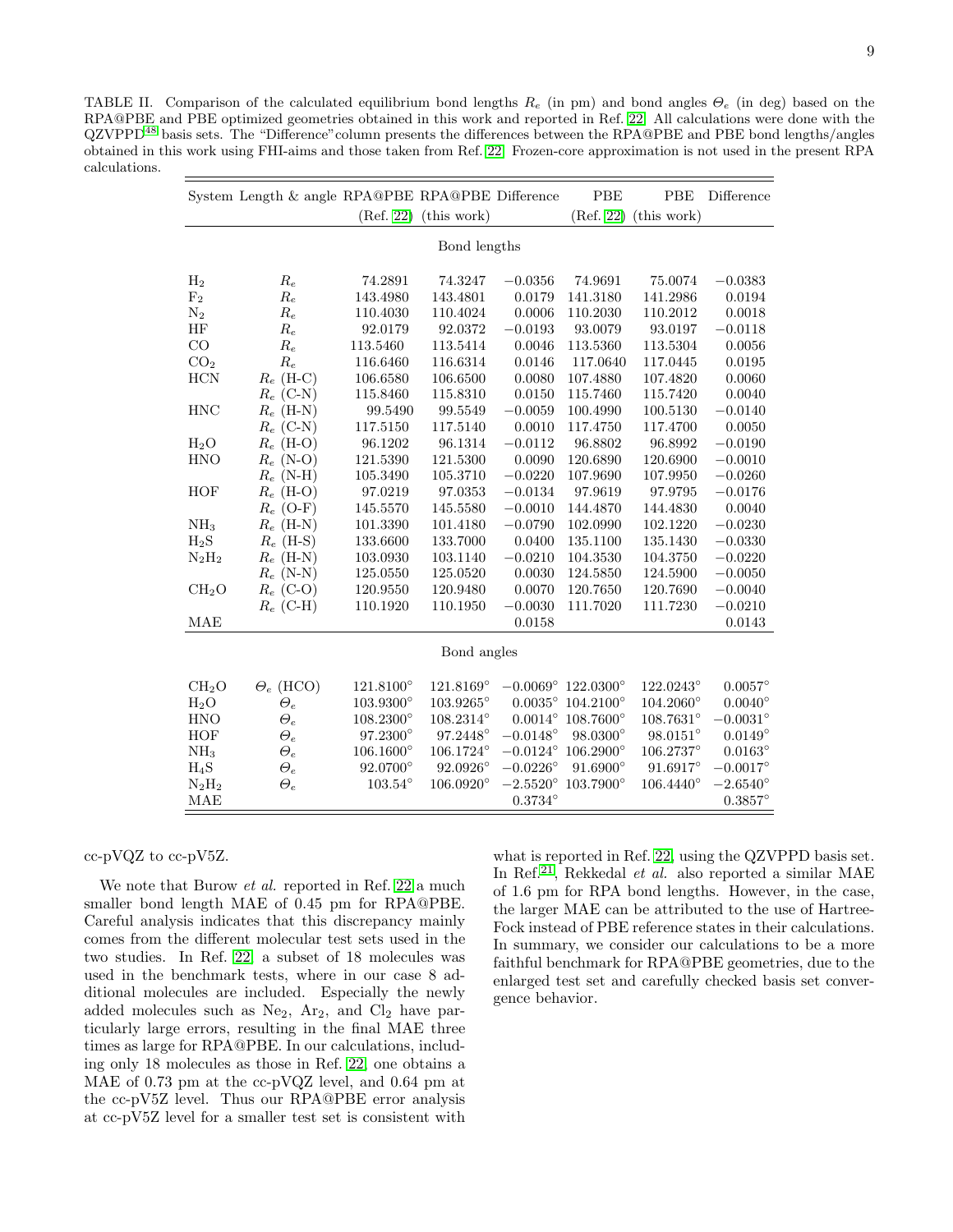# B. RPA geometries and energy hierarchy for low-lying isomers of water hexamer

Next we employ our analytical RPA force implementation to relax the structures of low-lying isomers of the gas-phase water hexamer. Six water molecules can arrange themselves in a number of different configurations that are very close in energy<sup>[56](#page-12-5)</sup>. In particular, the four configurations with lowest energies, known as "prism", "book", "cage", and "cyclic" isomers, differ only by 10-  $20 \text{ meV}/\text{H}_2\text{O}$  at most in total energy. The correct ordering of the Born-Oppenheimer ground-state energies (i.e., without accounting for zero-point corrections and finitetemperature effect) among these four isomers has been determined by high-level quantum chemistry (MP2[40](#page-11-32) and  $CCSD(T)^{39}$  $CCSD(T)^{39}$  $CCSD(T)^{39}$  approaches as well as diffusion Monte Carlo method<sup>[40](#page-11-32)</sup>. These high-level calculations consistently indicate that the prism isomer is most stable, followed successively by "cage", "book", and "cyclic" isomers. However, most semi-local and hybrid density functional approximations (DFAs) are unable to predict the most stable isomer, nor the correct energy ordering of the four isomers $40$ . In Ref. [40,](#page-11-32) it was explained that the poor treatment of vdW interactions is the key reason for the failure of these functionals. However, it was recently reported that the newly constructed SCAN meta-GGA can yield the correct energy ordering of the four isomers<sup>[57](#page-12-6)</sup>, due to its ability to capture the mid-range vdW interactions.

In this context, it is interesting to check how the RPA performs for describing the structures and energy hierarchy of small water clusters. The RPA is expected to show a better performance than the conventional DFAs in describing the hydrogen-bonded molecular networks, thanks to its ability describing vdW interactions in principle<sup>[41](#page-11-33)[,53](#page-12-2)[,58](#page-12-7)</sup> and in particular the high-quality vdW coefficients it delivers<sup>[59](#page-12-8)</sup>. We first relax the structures of the four water hexamers using RPA@PBE and cc-pVQZ basis set. The initial geometries for RPA@PBE relaxations were taken from Ref. [60](#page-12-9) for the cage isomer and Ref. [61](#page-12-10) for the three other isomers. The structures are relaxed until the RPA@PBE force converges within 10<sup>−</sup><sup>2</sup>  $eV/\text{Å}$ . Once the RPA geometries are obtained, we perform single-point RPA@PBE total energy calculations to determine the dissociation energies for the different isomers, which are defined as

$$
D_e = -\left(E^{\rm RPA}((\rm H_2O)_n) - nE^{\rm RPA}(\rm H_2O)\right)/n. \tag{38}
$$

In this definition, a larger positive value of  $D_e$  means a stronger binding of the water molecules, and that the water cluster is more stable. Since the dissociation energies converge slower than the geometries, here we report results obtained using several different high-quality basis sets, from which one can have a good idea about how well the results are converged with respect to the basis set size. We also note that, to obtain numerically accurate RPA@PBE single point energies, we used additional  $5q$ hydrogen-like functions (with effective charge  $Z = 6$ ) to

generate extra ABFs (the "for\_aux" tag in FHI-aims)<sup>[29](#page-11-23)[,62](#page-12-11)</sup> to enhance the accuracy of LRI.

In Table [IV](#page-14-0) the RPA@PBE dissociation energies for the four water hexamers obtained using Gaussian cc-pVQZ, cc-pV5Z, aug-cc-pVQZ (aQZ), aug-cc-pV5Z (a5Z), and NAO-VCC-4 $Z^{63}$  $Z^{63}$  $Z^{63}$  basis sets are presented. Also presented are the dissociation energies at the complete basis set (CBS) limit, obtained via the two-point extrap-olation procedure<sup>[64](#page-12-13)</sup> using  $aQZ/a5Z$  data points. Under this procedure,  $D_e$  at the CBS limit is given by,

$$
D_e(\text{CBS}) = \frac{4^3 D_e(\text{aQZ}) - 5^3 D_e(\text{a5Z})}{4^3 - 5^3} \,. \tag{39}
$$

The basis set superposition error (BSSE) is not corrected in all these calculations, as the BSSE should get diminishingly small as one goes to the CBS limit. For comparison, in addition to the results obtained using the RPA@PBE geometries, we also present the RPA@PBE dissociation energies for the same set of isomers and basis functions using the PBE geometries. First of all, one can see from Table [IV](#page-14-0) that, for all basis sets, the correct energy ordering of the four isomers is obtained. At the level of 5Z/a5Z, the calculated RPA@PBE dissociation energies differ from their counterparts at the CBS limit by 6-7 meV per  $H_2O$  molecule and the energy differences between the isomers differ within 1 meV. Interestingly, results of comparable quality are obtained using the NAO-VCC-4Z basis set $^{63}$  $^{63}$  $^{63}$ . These are numerical orbitals but generated according to a similar "correlation consistent" principle as the Dunning's basis sets<sup>[65](#page-12-14)</sup>. Here, it seems the 4Z-level NAO basis set can yield RPA results of comparable quality as the  $5Z$  Gaussian basis sets.

As mentioned above, in Table [IV,](#page-14-0) we also investigate the effect of a different geometry (here, the geometry obtained by PBE) on the RPA energies for water hexamer. Compared to the results obtained using the PBE geometries, the RPA dissociation energies obtained using the RPA geometries are bigger in magnitude, meaning that the water clusters settled down in the RPA geometries have lower energies. This is exactly what one would expect, since the RPA geometries are local minima of the RPA potential energy surface, while the PBE geometries are not. Comparing the two sets of results, the water hexamers in their RPA geometries are lower in energy by about 10 meV/ $H<sub>2</sub>O$  than their counterparts in PBE geometries. The energy differences between the different isomers are noticeably larger in PBE geometries, although the energy ordering among the four isomers does not change. We expect that such structural effects, although not causing a qualitative difference in water hexamers, might have implications for bigger water clusters and bulk water $66$ .

In Table [V,](#page-14-1) we compare the RPA@PBE dissociation energies for the four isomers of water hexamer with those obtained by quantum chemistry approaches and conventional DFAs. The RPA@PBE results are obtained in their own geometries and extrapolated to the CBS limit. One can see that the energy differences between differ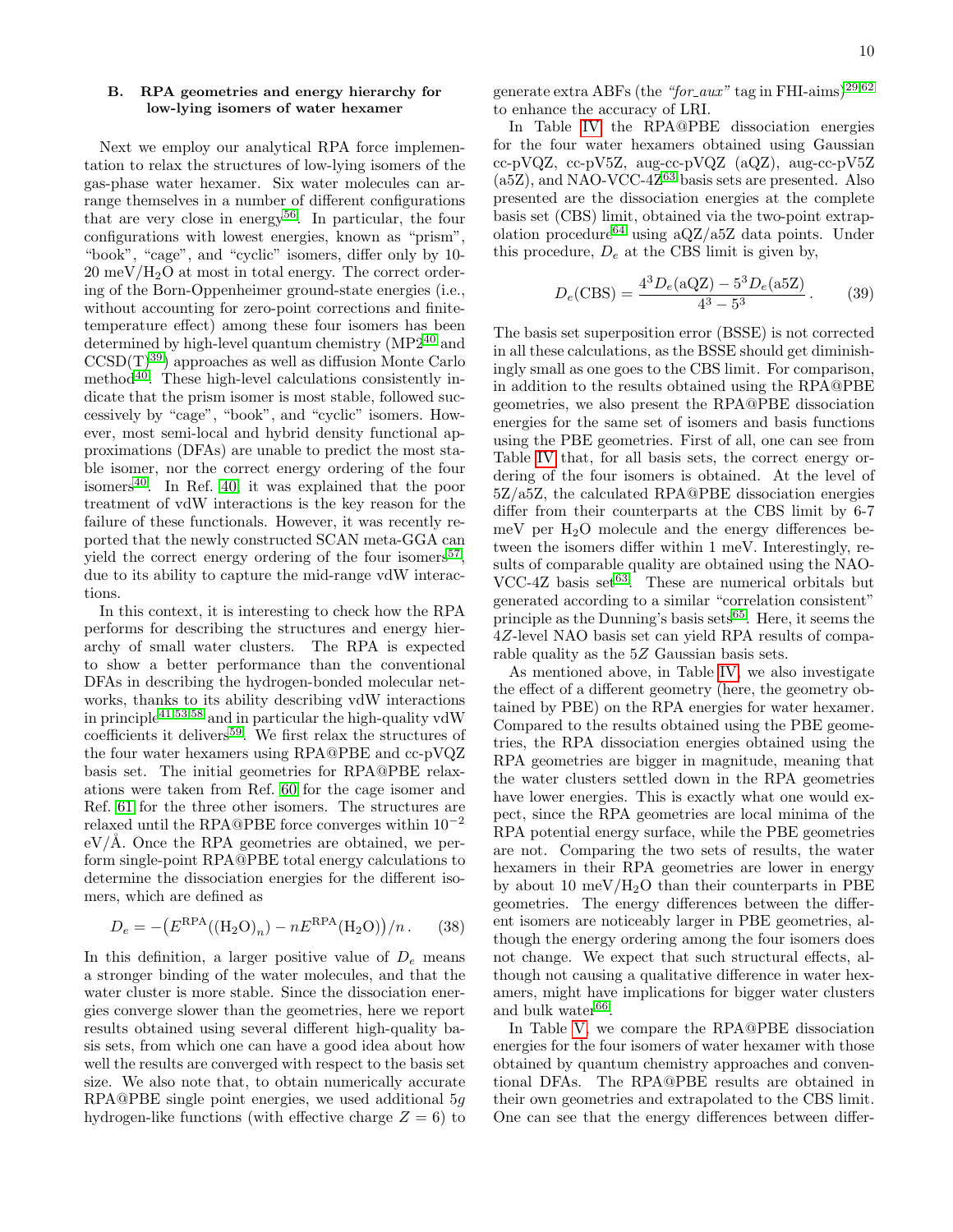ent isomers yielded by RPA@PBE are in rather good agreement with the CCSD(T) results. In particular, RPA@PBE seems to show a better performance than MP2, which tends to underestimate the energy differences of the cage, book, and cyclic isomers from the prism isomer. However, RPA@PBE shows a substantial underestimation of the dissociation energies themselves – as large as 50 meV per water molecule. Furthermore, the energy separations between different isomers remain to be underestimated within RPA@PBE, despite its improvement over MP2. The fact that RPA underbinds molecules is well known, and in the past it has been demonstrated that a correction term arising from single excitations helps alleviate this problem<sup>[53](#page-12-2)[–55](#page-12-3)</sup>. In Table [V](#page-14-1) we also present the results obtained by RPA plus renormalized single excitations (rSE) correction. It can be seen that RPA+rSE results are in excellent agreement with the CCSD(T) results, both for the dissociation energies and for the energy differences between different isomers.

As post-KS methods, the results of RPA and RPA+rSE necessarily depend on the starting point, i.e., the orbitals and orbital energies generated from a preceding self-consistent field (SCF) calculation. To check this dependence, we performed single-point RPA and RPA+rSE energy calculations based on the hybrid PBE0[67,](#page-12-16)[68](#page-12-17) functional using the optimized RPA@PBE geometries. As can be seen from the results presented also in Table [V,](#page-14-1) the dissociation energies of RPA@PBE0 for the water clusters get larger (correctly) and improve over RPA@PBE. On the contrary, the (RPA+rSE)@PBE0 dissociation energies get smaller compared to their (RPA+rSE)@PBE counterparts, and show a larger derivation from the CCSD(T) results. Nevertheless, the energy differences yielded (RPA+rSE)@PBE0 are still in rather good agreement with the CCSD(T) data. This behavior isn't surprising, as the magnitude of the rSE correction depends on the preceding SCF reference, owing to the fact that the rSE contribution originates from the difference between exact-exchange and KS exchange potentials $^{53,55}$  $^{53,55}$  $^{53,55}$  $^{53,55}$ . With hybrid functional starting points, the rSE correction will necessarily get smaller than that with pure local/semilocal functional starting points.

In essence, these benchmark results indicate that RPA+rSE might be a promising affordable approach to study properties of water clusters. In contrast, with the exception of SCAN meta-GGA functional<sup>[57](#page-12-6)</sup>, conventional DFAs, even with vdW corrections, can barely describe the energy hierarchy among different water hexamers, as also indicated in Table [V.](#page-14-1)

## V. CONCLUSION

In conclusion, we have derived and implemented a formalism for analytical RPA force calculations based on LRI and DFPT. Our current implementation in

FHI-aims features a canonical  $O(N^5)$  scaling but a lower scaling is possible by exploiting the sparsity offered by LRI. Benchmark calculations against forces obtained by the finite-difference method and RPA geometries reported in the literature show that our RPA force implementation is highly accurate. By studying the geometries of a representative set of 26 molecules with various bonding characteristics, we found that the usual post-KS RPA approach shows a tendency to systematically overestimate the bond lengths. We then looked at the energy hierarchy of the low-lying isomers of water hexamer, and found that RPA@PBE is able to yield correct energy ordering for the lowest four isomers in both PBE and RPA geometries. However, the energy separations between different isomers are appreciably smaller in their RPA geometries. Finally, by adding the rSE corrections to RPA, both the dissociation energies of the water clusters and their energy differences get substantially improved.

#### ACKNOWLEDGMENTS

The work is supported by National Natural Science Foundation of China (Grant Nos. 11874036, 11874335), Local Innovative and Research Teams Project of Guangdong Pearl River Talents Program (2017BT01N111), Shenzhen Basic Research Project (JCYJ20200109142816479), and Max Planck Partner Group for Advanced Electronic Structure Methods.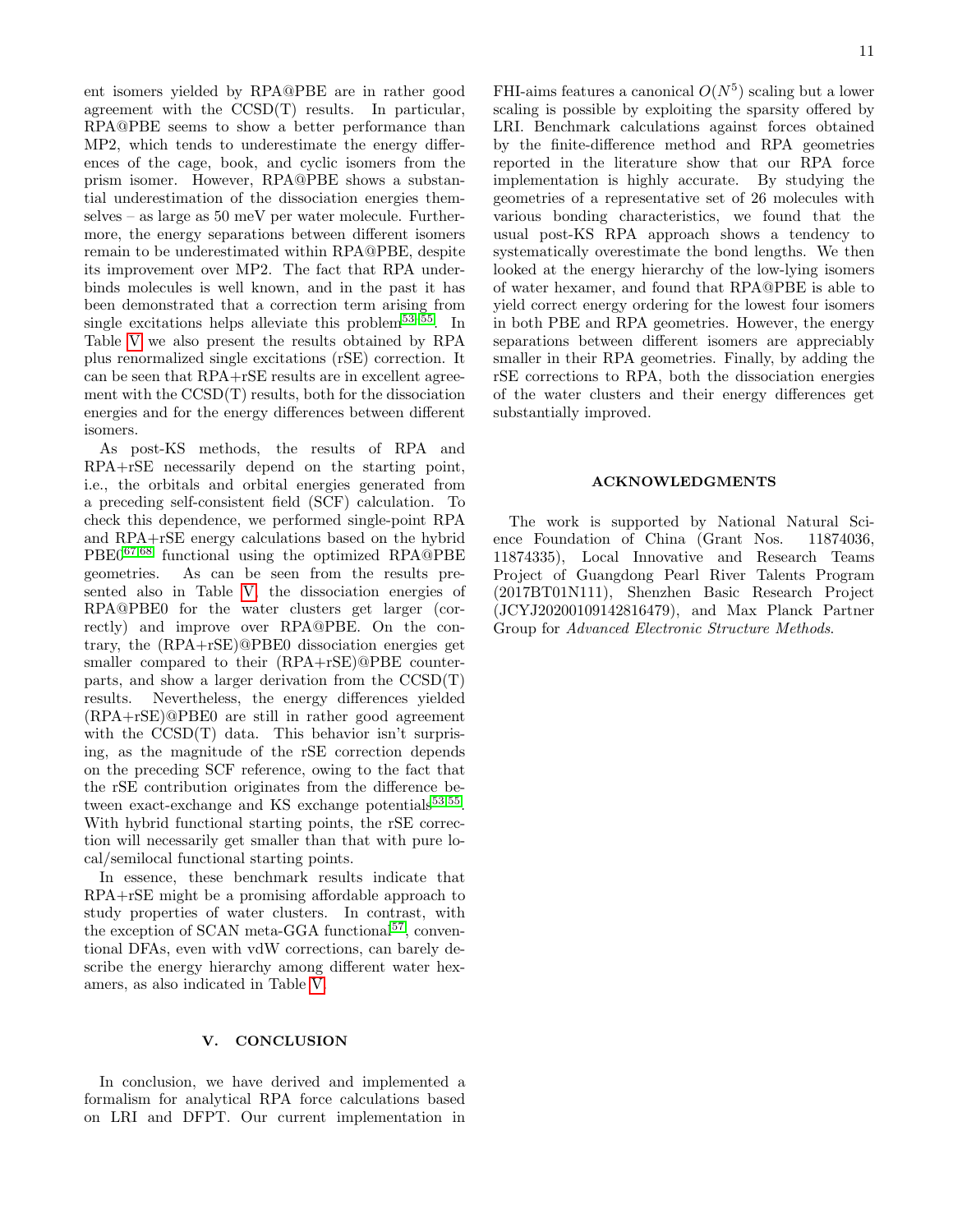- <span id="page-11-0"></span>∗ [li.jia@sz.tsinghua.edu.cn](mailto:li.jia@sz.tsinghua.edu.cn)
- <span id="page-11-1"></span>† [volker.blum@duke.edu](mailto:volker.blum@duke.edu)
- <span id="page-11-2"></span>‡ [renxg@iphy.ac.cn](mailto:renxg@iphy.ac.cn)
- <span id="page-11-3"></span> $<sup>1</sup>$  P. Pulay, Molecular Physics 17, 197 (1969).</sup>
- <span id="page-11-4"></span> $2$  R. P. Feynman, Phys. Rev. 56, 340 (1939).
- <span id="page-11-5"></span> $3$  C. Møller and M. S. Plesset, Phys. Rev. 46, 618 (1934).
- <span id="page-11-6"></span> $4$  H. Ågren, International Journal of Quantum Chemistry 27, 63 (1985).
- 5 J. A. Pople, R. Krishnan, H. B. Schlegel, and J. S. Binkley, [International Journal of Quantum Chemistry](http://dx.doi.org/10.1002/qua.560160825) 16, 225 [\(1979\).](http://dx.doi.org/10.1002/qua.560160825)
- $6$  N. C. Handy and H. F. Schaefer, [The Journal of Chemical](http://dx.doi.org/10.1063/1.447489) Physics 81[, 5031 \(1984\).](http://dx.doi.org/10.1063/1.447489)
- <sup>7</sup> L. Adamowicz, W. D. Laidig, and R. J. Bartlett, International Journal of Quantum Chemistry 26, 245 (1984).
- 8 J. F. Stanton, The Journal of Chemical Physics 99, 8840 (1993).
- <span id="page-11-7"></span>9 J. F. Stanton and J. Gauss, The Journal of Chemical Physics 101, 8938 (1994).
- <span id="page-11-8"></span><sup>10</sup> D. Bohm and D. Pines, Phys. Rev. **92**, 609 (1953).
- <span id="page-11-9"></span>M. Gell-Mann and K. A. Brueckner, Phys. Rev. 106, 364 (1957).
- <span id="page-11-10"></span> $12$  D. C. Langreth and J. P. Perdew, Phys. Rev. B  $15, 2884$ (1977).
- <span id="page-11-11"></span> $13$  A. Heßelmann and A. Görling, Mol. Phys. 109, 2473 (2011).
- <sup>14</sup> H. Eshuis, J. E. Bates, and F. Furche, Theor. Chem. Acc. 131, 1084 (2012).
- <span id="page-11-12"></span><sup>15</sup> X. Ren, P. Rinke, C. Joas, and M. Scheffler, [J. Mater. Sci.](http://dx.doi.org/ 10.1007/s10853-012-6570-4) 47[, 7447 \(2012\).](http://dx.doi.org/ 10.1007/s10853-012-6570-4)
- <span id="page-11-13"></span><sup>16</sup> H. van Aggelen, S. N. Steinmann, D. Peng, and W. Yang, Phys. Rev. A 88, 030501(R) (2013).
- <sup>17</sup> E. Scuseria, T. M. Henderson, and I. W. Bulik, J. Chem. Phys. 139, 104113 (2013).
- <sup>18</sup> Y. Yang, H. van Aggelen, S. N. Steinmann, D. Peng, and W. Yang, J. Chem. Phys. 139, 174110 (2013).
- <sup>19</sup> D. Peng, H. van Aggelen, Y. Yang, and W. Yang, J. Chem. Phys. 140, 18A522 (2014).
- <span id="page-11-14"></span> $20$  M. N. Tahir and X. Ren, Phys. Rev. 99, 195149 (2019).
- <span id="page-11-15"></span><sup>21</sup> J. Rekkedal, S. Coriani, M. F. Iozzi, A. M. Teale, T. Helgaker, and T. B. Pedersen, The Journal of Chemical Physics 139, 081101 (2013).
- <span id="page-11-16"></span> $22$  A. M. Burow, J. E. Bates, F. Furche, and H. Eshuis, [Jour](http://dx.doi.org/ 10.1021/ct4008553)[nal of Chemical Theory and Computation](http://dx.doi.org/ 10.1021/ct4008553) 10, 180 (2014), pMID: 26579901.
- <span id="page-11-17"></span><sup>23</sup> B. Ramberger, T. Schäfer, and G. Kresse, Phys. Rev. Lett. 118, 106403 (2017).
- <span id="page-11-18"></span><sup>24</sup> T. Helgaker and P. Jøgensen, in Methods in Computational Molecular Physics, edited by S. Wilson and G. H. F. Diercksen (Plenum Press, Plenum, New York, 1992) pp. 353– 421.
- <span id="page-11-19"></span> $^{25}\,$  G. E. Scuseria, T. M. Henderson,  $% ^{25}\,$  and D. C. Sorensen, J. Chem. Phys. 129, 231101 (2008).
- <span id="page-11-20"></span><sup>26</sup> L. Hedin, Phys. Rev. 139, A796 (1965).
- <span id="page-11-21"></span> $27$  P. Liu, M. Kaltak, J. Klimeš, and G. Kresse, Phys. Rev. B 94, 165109 (2016).
- <span id="page-11-22"></span><sup>28</sup> M. Beuerle and C. Ochsenfeld, J. Chem. Phys. 149, 244111 (2018).
- <span id="page-11-23"></span><sup>29</sup> A. C. Ihrig, J. Wieferink, I. Y. Zhang, M. Ropo, X. Ren, P. Rinke, M. Scheffler, and V. Blum, [New Journal of](http://dx.doi.org/10.1088/1367-2630/17/9/093020) Physics 17[, 093020 \(2015\).](http://dx.doi.org/10.1088/1367-2630/17/9/093020)
- <sup>30</sup> S. V. Levchenko, X. Ren, J. Wieferink, R. Johanni, P. Rinke, V. Blum, and M. Scheffler, Comp. Phys. Comm. 192, 60 (2015).
- <span id="page-11-24"></span> $31$  P. Lin, X. Ren, and L. He, J. Phys. Chem. Lett. 11, 3082 (2020).
- <span id="page-11-25"></span><sup>32</sup> P. Merlot, T. Kjrgaard, T. Helgaker, R. Lindh, F. Aquilante, S. Reine, and T. B. Pedersen, J. Comput. Chem. 34, 1486 (2013).
- <span id="page-11-26"></span> $33$  L. N. Wirz, S. S. Reine, and T. B. Pedersen, J. Chem. Theory Comput 13, 4897 (2017).
- <span id="page-11-27"></span><sup>34</sup> S. Baroni, S. de Gironcoli, A. D. Corso, and P. Giannozzi, Rev. Mol. Phys. 73, 515 (2001).
- <span id="page-11-28"></span><sup>35</sup> H. Shang, C. Carbogno, P. Rinke, and M. Scheffler, Computer Physics Communications 215, 26 (2017).
- <span id="page-11-29"></span><sup>36</sup> V. Blum, F. Hanke, R. Gehrke, P. Havu, V. Havu, X. Ren, K. Reuter, and M. Scheffler, Comp. Phys. Comm. 180, 2175 (2009).
- $37$  V. Havu, V. Blum, P. Havu, and M. Scheffler, J. Comp. Phys. 228, 8367 (2009).
- <span id="page-11-30"></span><sup>38</sup> X. Ren, P. Rinke, V. Blum, J. Wieferink, A. Tkatchenko, A. Sanfilippo, K. Reuter, and M. Scheffler, New J. Phys. 14, 053020 (2012).
- <span id="page-11-31"></span><sup>39</sup> R. M. Olson, J. L. Bentz, R. A. Kendall, M. W. Schmidt, and M. S. Gordon, [Journal of Chemical Theory and Com](http://dx.doi.org/ 10.1021/ct600366k)putation 3[, 1312 \(2007\).](http://dx.doi.org/ 10.1021/ct600366k)
- <span id="page-11-32"></span><sup>40</sup> B. Santra, A. Michaelides, M. Fuchs, A. Tkatchenko, C. Filippi, and M. Scheffler, The Journal of Chemical Physics 129, 194111 (2008).
- <span id="page-11-33"></span> $41$  J. F. Dobson, in *Topics in Condensed Matter Physics*, edited by M. P. Das (Nova, New York, 1994).
- <span id="page-11-34"></span><sup>42</sup> B. I. Dunlap, J. W. D. Connolly, and J. R. Sabin, J. Chem. Phys 71, 3396 (1979).
- <sup>43</sup> J. L. Whitten, J. Chem. Phys. **58**, 4496 (1973).
- <span id="page-11-35"></span>M. Feyereisen, G. Fitzgerald, and A. Komornicki, Chem. Phys. Lett. 208, 359 (1993).
- <span id="page-11-36"></span><sup>45</sup> R. M. Sternheimer, Phys. Rev. **96**, 951 (1954).
- <span id="page-11-37"></span><sup>46</sup> F. Knuth, C. Carbogno, V. Atalla, V. Blum, and M. Scheffler, Computer Physics Communications 190, 33 (2015).
- <span id="page-11-38"></span> $^{47}$  E. Aprà, E. J. Bylaska, W. A. de Jong, N. Govind, K. Kowalski, T. P. Straatsma, M. Valiev, H. J. J. van Dam, Y. Alexeev, J. Anchell, V. Anisimov, F. W. Aquino, R. Atta-Fynn, J. Autschbach, N. P. Bauman, J. C. Becca, D. E. Bernholdt, K. Bhaskaran-Nair, S. Bogatko, P. Borowski, J. Boschen, J. Brabec, A. Bruner, E. Cauë, Y. Chen, G. N. Chuev, C. J. Cramer, J. Daily, M. J. O. Deegan, T. H. Dunning, M. Dupuis, K. G. Dyall, G. I. Fann, S. A. Fischer, A. Fonari, H. Früchtl, L. Gagliardi, J. Garza, N. Gawande, S. Ghosh, K. Glaesemann, A. W. Götz, J. Hammond, V. Helms, E. D. Hermes, K. Hirao, S. Hirata, M. Jacquelin, L. Jensen, B. G. Johnson, H. Jónsson, R. A. Kendall, M. Klemm, R. Kobayashi, V. Konkov, S. Krishnamoorthy, M. Krishnan, Z. Lin, R. D. Lins, R. J. Littlefield, A. J. Logsdail, K. Lopata, W. Ma, A. V. Marenich, J. Martin del Campo, D. Mejia-Rodriguez, J. E. Moore, J. M. Mullin, T. Nakajima, D. R. Nascimento, J. A. Nichols, P. J. Nichols, J. Nieplocha, A. Otero-de-la Roza, B. Palmer, A. Panyala, T. Pirojsirikul, B. Peng, R. Peverati, J. Pittner, L. Pollack, R. M. Richard, P. Sadayappan, G. C. Schatz, W. A. Shelton, D. W. Silverstein, D. M. A. Smith, T. A. Soares, D. Song, M. Swart, H. L. Taylor, G. S. Thomas, V. Tipparaju, D. G. Truhlar,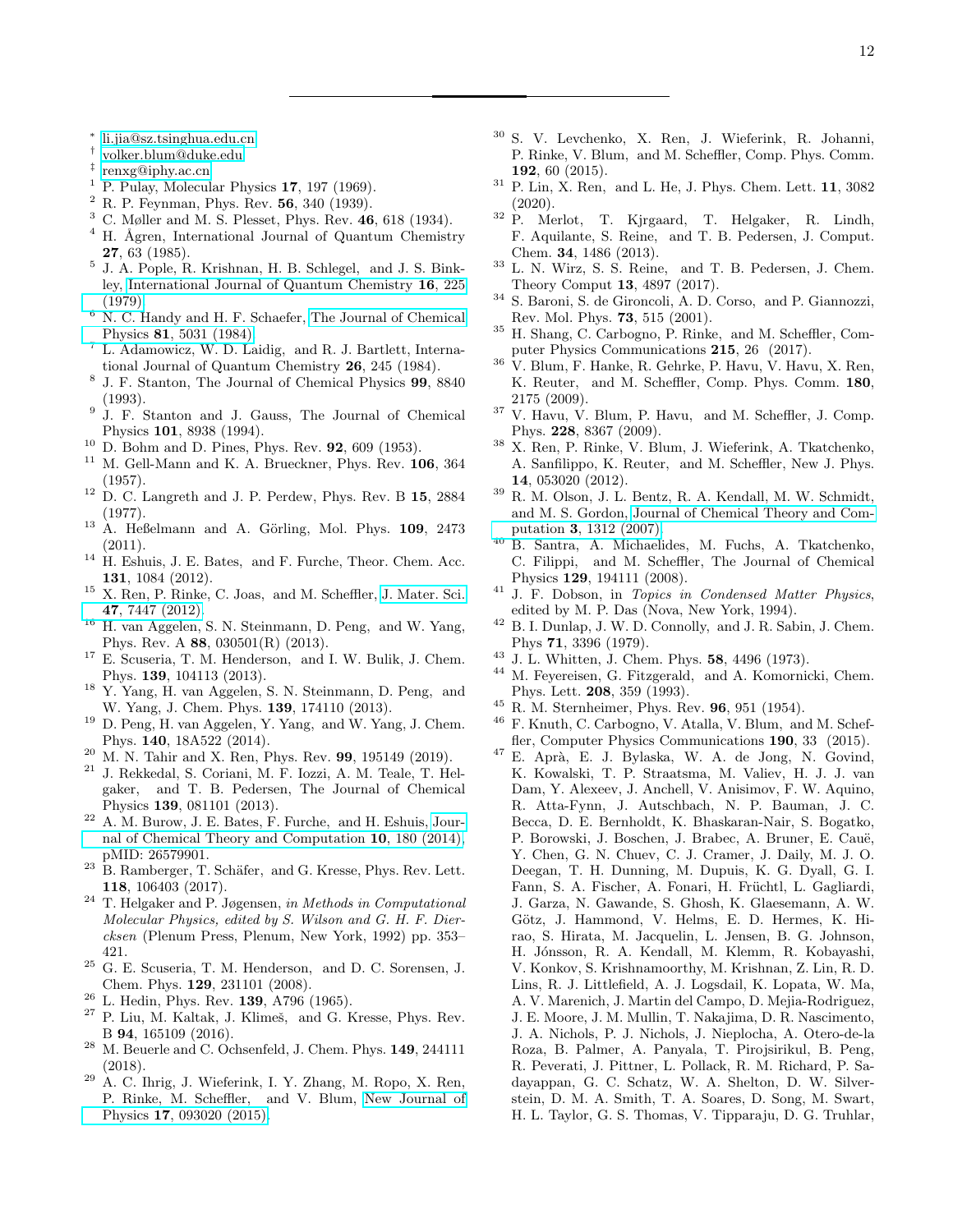K. Tsemekhman, T. Van Voorhis, A. Vázquez-Mayagoitia, P. Verma, O. Villa, A. Vishnu, K. D. Vogiatzis, D. Wang, J. H. Weare, M. J. Williamson, T. L. Windus, K. Woliński, A. T. Wong, Q. Wu, C. Yang, Q. Yu, M. Zacharias, Z. Zhang, Y. Zhao, and R. J. Harrison, [The Journal of](http://dx.doi.org/ 10.1063/5.0004997) [Chemical Physics](http://dx.doi.org/ 10.1063/5.0004997)  $152$ ,  $184102$  (2020).<br>D. Rappoport and F. Furc

- <span id="page-12-4"></span><sup>48</sup> D. Rappoport and F. Furche, The Journal of Chemical Physics  $133$ ,  $134105$  (2010). [nal of Chemical Physics](http://dx.doi.org/10.1063/1.3484283) 133, 134105 (2010), [https://doi.org/10.1063/1.3484283.](http://arxiv.org/abs/https://doi.org/10.1063/1.3484283)
- <span id="page-12-1"></span><sup>49</sup> F. Pawłowski, P. Jørgensen, J. Olsen, F. Hegelund, T. Helgaker, J. Gauss, K. L. Bak, and J. F. Stanton, [The Journal](http://dx.doi.org/10.1063/1.1459782) [of Chemical Physics](http://dx.doi.org/10.1063/1.1459782) 116, 6482 (2002).
- <span id="page-12-18"></span><sup>50</sup> R. L. Cook, F. C. De Lucia, and P. Helminger, [Journal of](http://dx.doi.org/https://doi.org/10.1016/0022-2860(75)80094-9) [Molecular Structure](http://dx.doi.org/https://doi.org/10.1016/0022-2860(75)80094-9) 28, 237 (1975).
- <span id="page-12-19"></span> $^{51}$  K. T. Tang and J. P. Toennies, J. Chem. Phys.  $118, 4976$ (2003).
- <span id="page-12-0"></span> $52$  "Nist computational chemistry comparison and benchmark database," <https://cccbdb.nist.gov/> (2018).
- <span id="page-12-2"></span><sup>53</sup> X. Ren, A. Tkatchenko, P. Rinke, and M. Scheffler, Phys. Rev. Lett. 106, 153003 (2011).
- $^{54}$  J. Paier, X. Ren, P. Rinke, G. E. Scuseria, A. Grüneis, G. Kresse, and M. Scheffler, New J. Phys. 14, 043002 (2012).
- <span id="page-12-3"></span> $55$  X. Ren, P. Rinke, G. E. Scuseria, and M. Scheffler, Phys. Rev. B 88, 035120 (2013).
- <span id="page-12-5"></span><sup>56</sup> G. Hincapi, N. Acelas, M. Castao, J. David, and A. Restrepo, [The Journal of Physical Chemistry A](http://dx.doi.org/ 10.1021/jp103683m) 114, 7809 [\(2010\),](http://dx.doi.org/ 10.1021/jp103683m) pMID: 20590081.
- <span id="page-12-6"></span> $57$  J. Sun, R. C. Remsing, Y. Zhang, Z. Sun, A. Ruzsinszky, H. Peng, Z. Yang, A. Paul, U. Waghmare, X. Wu, M. L.

Klein, and J. P. Perdew, [Nature Chemistry](http://dx.doi.org/ 10.1038/nchem.2535) 8, 831 (2016).

- <span id="page-12-7"></span> $58$  W. Zhu, J. Toulouse, A. Savin, and J. G. Ángyán, J. Chem. Phys. 132, 244108 (2010).
- <span id="page-12-8"></span><sup>59</sup> Y. Gao, W. Zhu, and X. Ren, [Phys. Rev. B](http://dx.doi.org/ 10.1103/PhysRevB.101.035113) 101, 035113 [\(2020\).](http://dx.doi.org/ 10.1103/PhysRevB.101.035113)
- <span id="page-12-9"></span><sup>60</sup> D. J. Wales, J. P. K. Doye, A. Dullweber, M. P. Hodges, F. Y. N. F. Calvo, J. Hernndez-Rojas, and T. F. Middleton, "The cambridge cluster database," [http://www-wales.ch.cam.ac.uk/~wales/](http://www-wales.ch.cam.ac.uk/~wales/CCD/TIP4P-water.html) [CCD/TIP4P-water.html](http://www-wales.ch.cam.ac.uk/~wales/CCD/TIP4P-water.html) (2020).
- <span id="page-12-10"></span> $61$  J. Řezáč, P. Jurečka, K. E. Riley, J. Černý, H. Valdes, K. Pluháčková, K. Berka, T. Řezáč, M. Pitoňák, J. Vondrášek, and P. Hobza, [Collection of Czechoslovak](http://dx.doi.org/ 10.1135/cccc20081261) [Chemical Communications](http://dx.doi.org/ 10.1135/cccc20081261) 73, 1261 (2008).
- <span id="page-12-11"></span><sup>62</sup> X. Ren, F. Merz, H. Jiang, Y. Yao, M. Rampp, H. Lederer, V. Blum, and M. Scheffler, Phys. Rev. Mater. 5, 013807 (2021).
- <span id="page-12-12"></span><sup>63</sup> I. Y. Zhang, X. Ren, P. Rinke, V. Blum, and M. Scheffler, New J. Phys. 15, 123033 (2013).
- <span id="page-12-13"></span><sup>64</sup> T. Helgaker, J. Gauss, P. Jørgensen, and J. Olsen, J. Chem. Phys. 106, 6430 (1997).
- <span id="page-12-14"></span> $^{65}$  J. T. H. Dunning, J. Chem. Phys. **90**, 1007 (1989).
- <span id="page-12-15"></span>Y. Yao and Y. Kanai, [The Journal of Physical Chemistry](http://dx.doi.org/10.1021/acs.jpclett.1c01566) Letters 12[, 6354 \(2021\).](http://dx.doi.org/10.1021/acs.jpclett.1c01566)
- <span id="page-12-16"></span><sup>67</sup> J. P. Perdew, M. Ernzerhof, and K. Burke, J. Chem. Phys. 105, 9982 (1996).
- <span id="page-12-17"></span> $^{68}$  M. Ernzerhof and G. E. Scuseria, J. Chem. Phys. 110, 5029 (1999).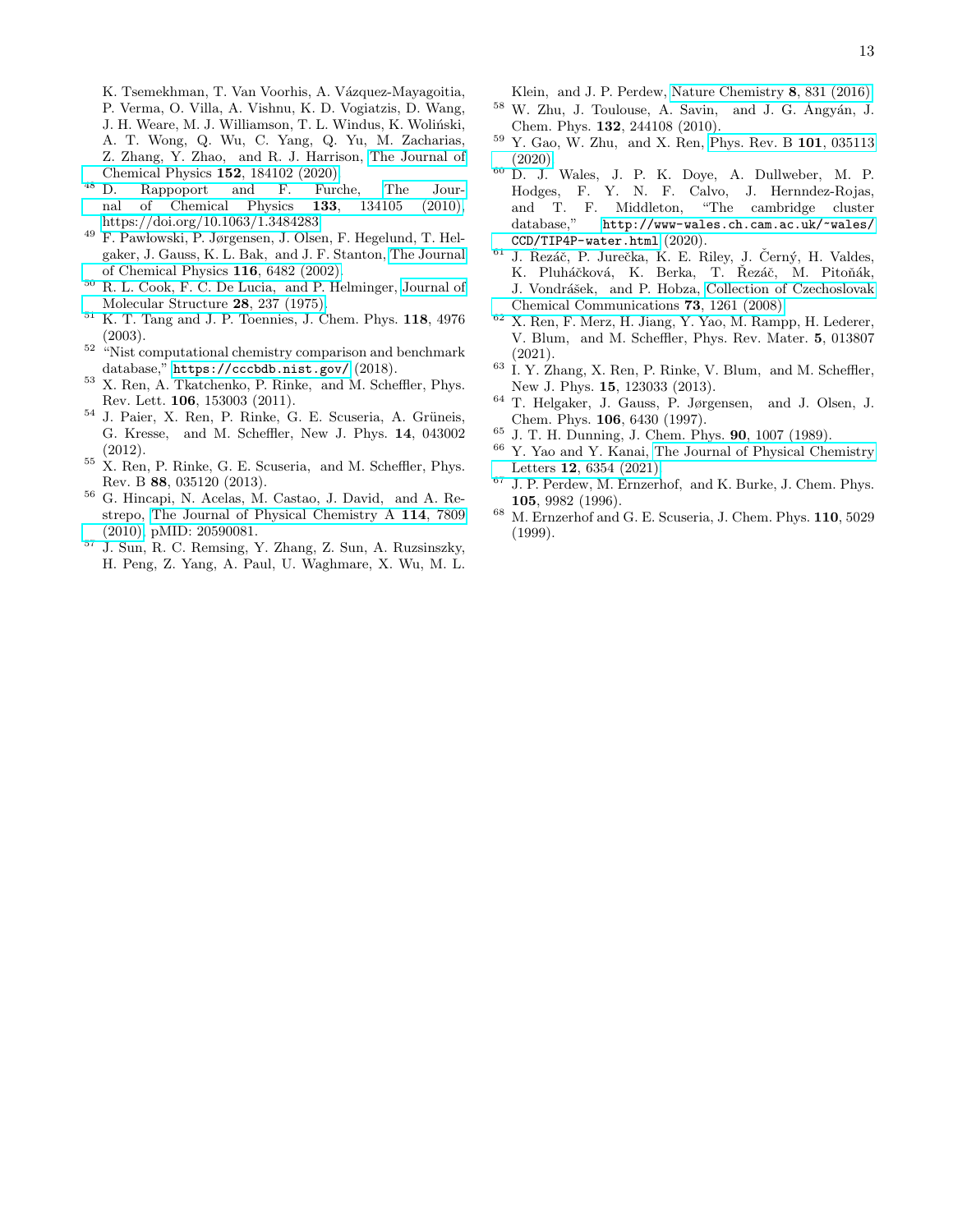<span id="page-13-0"></span>TABLE III. Comparison of RPA@PBE bond lengths  $R_e$  (in pm) and bond angles  $\Theta_e$  (deg) with those derived from PBE and MP2, obtained using the cc-pVQZ (QZ) basis sets. The RPA geometries obtained using the cc-pV5Z (5Z) basis sets are also presented. For rare gas dimers additional diffuse functions (i.e., aug-cc-pVQZ and aug-cc-pV5Z) are used in the RPA calculations. The reference values are taken from Ref. [49–](#page-12-1)[52](#page-12-0) (see text for the actual methods), which are indicated with superscript a, b, c and d respectively. The mean error (ME), mean absolute error (MAE), mean percentage error (MPE) and mean absolute percentage error (MAPE) are presented for each method.

| System                   | $R_e/\Theta_e$                 | Ref. $^{\mathrm{a}}$            | RPA/QZ                                 | RPA/5Z                                 | PBE                                    | $MP2^{47,52}$                          | PBE0                                   |
|--------------------------|--------------------------------|---------------------------------|----------------------------------------|----------------------------------------|----------------------------------------|----------------------------------------|----------------------------------------|
|                          |                                |                                 | Bond lengths                           |                                        |                                        |                                        |                                        |
| H <sub>2</sub>           | Re                             | 74.15                           | 0.17                                   | 0.13                                   | 0.87                                   | $-0.54$                                | 0.30                                   |
| F <sub>2</sub>           | $\mathcal{R}_e$                | 141.27                          | 2.40                                   | 2.18                                   | 0.06                                   | $-1.56$                                | $-3.71$                                |
| $\mathrm{N}_2$           | $\mathcal{R}_e$                | 109.76                          | $0.80\,$                               | 0.68                                   | 0.48                                   | 1.28                                   | $-0.86$                                |
| HF                       | $\mathcal{R}_e$                | 91.68                           | 0.43                                   | 0.48                                   | 1.25                                   | 0.04                                   | $0.05\,$                               |
| CO                       | $\mathcal{R}_e$                | 112.82                          | 0.94                                   | 0.84                                   | 0.71                                   | 0.64                                   | $-0.59$                                |
| CO <sub>2</sub>          | $\mathcal{R}_e$                | 116.01                          | 0.93                                   | 0.83                                   | 1.03                                   | 0.61                                   | $-0.35$                                |
| HCN                      | $R_e$ (H-C)                    | 106.53                          | 0.38                                   | 0.32                                   | 0.93                                   | 0.11                                   | $\rm 0.22$                             |
|                          | $R_e$ (C-N)                    | $115.34\,$                      | 0.77                                   | 0.65                                   | 0.40                                   | 1.02                                   | $-0.88$                                |
| $\rm HNC$                | $R_e$ (H-N)                    | 99.49                           | 0.32                                   | 0.30                                   | 1.00                                   | 0.86                                   | 0.10                                   |
|                          | $R_e$ (C-N)                    | 116.88                          | 0.87                                   | 0.77                                   | 0.59                                   | $-0.05$                                | $-0.62$                                |
| $C_2H_2$                 | $R_e$ (H-C)                    | 106.17                          | 0.40                                   | 0.32                                   | 0.82                                   | $-0.06$                                | $0.21\,$                               |
|                          | $R_e$ (C-C)                    | 120.36                          | 0.61                                   | 0.49                                   | 0.28                                   | 0.50                                   | $-0.79$                                |
| $H_2O$                   | $R_e$ (H-O)                    | 95.80                           | 0.47                                   | 0.46                                   | 1.08                                   | 0.96                                   | $-0.06$                                |
| <b>HNO</b>               | $R_e$ (N-H)                    | 105.20                          | 0.38                                   | 0.32                                   | 2.90                                   | $-0.59$                                | 0.85                                   |
|                          | $R_e$ (N-O)                    | 120.86                          | 1.13                                   | 1.04                                   | $-0.12$                                | $-0.46$                                | $-1.85$                                |
| HOF                      | $R_e$ (O-H)                    | 96.87                           | 0.28                                   | $0.30\,$                               | $1.07\,$                               | $\!-0.55\!$                            | $\!-0.25\!$                            |
|                          | $R_e$ (O-F)                    | 143.45                          | 2.37                                   | 2.21                                   | 1.02                                   | $-1.52\,$                              | $-2.85$                                |
| $N_2H_2$                 | $R_e$ (H-N)                    | 102.88                          | 0.46                                   | 0.41                                   | 1.51                                   | $-0.18$                                | $0.25\,$                               |
|                          | $R_e$ (N-N)                    | 124.58                          | 1.06                                   | 0.91                                   | 0.17                                   | $\,0.61\,$                             | $-1.53$                                |
| CH <sub>2</sub> O        | $R_e$ (C-O)                    | 120.47                          | 0.77<br>0.37                           | 0.10                                   | 0.23<br>1.70                           | 0.35                                   | $-1.03$<br>$0.67\,$                    |
|                          | $R_e$ (C-H)<br>$R_e$ (H-C)     | 110.07<br>108.07                | 0.40                                   | 0.66<br>0.33                           | 1.02                                   | $-0.15$<br>$-0.12$                     | $0.29\,$                               |
| $C_2H_4$                 |                                |                                 | 0.69                                   |                                        | 0.15                                   |                                        |                                        |
| NH <sub>3</sub>          | $R_e$ (C-C)<br>$R_e$ (H-N)     | 133.07<br>101.24                | 0.47                                   | 0.61<br>0.41                           | 0.92                                   | $-0.11$<br>$-0.26$                     | $-0.83$<br>$-0.05$                     |
| CH <sub>4</sub>          | $R_e$ (C-H)                    | 108.59                          | $0.50\,$                               | 0.44                                   | 0.94                                   | $-0.18$                                | $\rm 0.22$                             |
| $H_2S$                   |                                | 133.56 <sup>b</sup>             | $0.71\,$                               | 0.56                                   | 1.67                                   | $-0.20$                                | $0.60\,$                               |
| Ne <sub>2</sub>          | $R_e$ (H-S)<br>$\mathcal{R}_e$ | $310.00^{\circ}$                | 11.60                                  | 6.82                                   | $-1.19$                                | 9.20                                   | 2.38                                   |
| Ar <sub>2</sub>          | $\mathcal{R}_e$                | $375.80^{\circ}$                | 11.26                                  | 7.86                                   | 10.25                                  | $-0.40$                                | 27.15                                  |
| $\operatorname{Li}_2$    | $\mathcal{R}_e$                | $267.30^{\rm d}$                | 4.37                                   | 3.11                                   | 4.41                                   | 7.30                                   | 4.76                                   |
| $\rm{BF}$                | $\mathcal{R}_e$                | 126.69 <sup>d</sup>             | 0.69                                   | 0.62                                   | 0.54                                   | $-0.25$                                | $-0.77$                                |
| HCl                      |                                | $127.46^{\rm d}$                | 0.56                                   | 0.47                                   | 1.49                                   | $-0.23\,$                              | 0.44                                   |
|                          | $\mathcal{R}_e$                | $198.79$ <sup>d</sup>           | $3.82\,$                               |                                        | 2.49                                   | $-0.26$                                |                                        |
| Cl <sub>2</sub><br>$NO+$ | $\mathcal{R}_e$                | $106.56^{\rm d}$                |                                        | 2.76                                   |                                        |                                        | $-0.20$                                |
|                          | $\mathcal{R}_e$                |                                 | $\,0.62\,$                             | 0.52                                   | 0.36                                   | 1.30                                   | $-1.25$                                |
| BeH <sub>2</sub>         | $\mathcal{R}_e$                | $132.64^{\rm d}$                | 0.38                                   | 0.41                                   | 1.03                                   | 0.06                                   | $0.56\,$                               |
| MЕ                       | $\mathcal{R}_e$                |                                 | 1.54                                   | 1.16                                   | 1.24                                   | 0.50                                   | $0.61\,$                               |
| MAE                      | $R_e$                          |                                 | 1.54                                   | 1.16                                   | $1.31\,$                               | 0.96                                   | 1.69                                   |
| MPD<br>MAPD              |                                |                                 | $0.83~\%$<br>$0.83~\%$                 | $0.67~\%$<br>0.67~%                    | $0.79~\%$<br>$0.96~\%$                 | $0.20\%$<br>$0.58\%$                   | $-0.01\%$<br>$0.85\%$                  |
|                          |                                |                                 | Bond angles                            |                                        |                                        |                                        |                                        |
|                          |                                |                                 |                                        |                                        |                                        |                                        |                                        |
| $H_2O$                   | $\varTheta_e$                  | $104.4776^{\circ}$              | $-1.0008^{\circ}$                      | $-0.7107^{\circ}$                      | $-0.5571^{\circ}$                      | $-0.4648^{\circ}$                      | $0.2111^{\circ}$                       |
| <b>HNO</b>               | $\varTheta_e$                  | $108.2600^\circ$                | $-0.3531^{\circ}$                      | $-0.2839^{\circ}$                      | $0.3952^{\circ}$                       | $-0.4711$                              | $0.5308^{\circ}$                       |
| HOF                      | $\varTheta_e$                  | $97.2000^{\circ}$               | $-0.1241^{\circ}$                      | $-0.0071^\circ$                        | $0.6919^\circ$                         | $0.7962^\circ$                         | $1.8273^{\circ}$                       |
| $N_2H_2$                 | $\varTheta_e$                  | $106.3000^{\circ}$              | $-0.6066^{\circ}$                      | $-0.4516^{\circ}$                      | $-0.0890^{\circ}$                      | $-0.5530^{\circ}$                      | $0.5167^{\circ}$                       |
| CH <sub>2</sub> O        | $\Theta_e$ (HCO)               | $121.9330^{\circ}$              | $-0.0894^{\circ}$                      | $-0.1907^{\circ}$                      | $0.1857^{\circ}$                       | $-0.1500^{\circ}$                      | $0.0627^{\circ}$<br>$-0.1254^{\circ}$  |
|                          | $\Theta_e$ (HCH)               | $116.1340^{\circ}$              | $0.1793^\circ$                         | $0.3812^{\circ}$                       | $-0.3714^{\circ}$                      | $0.3000^\circ$                         |                                        |
| $C_2H_4$                 | $\Theta_e$ (HCC)               | $121.2000^\circ$                | $0.2341^\circ$                         | $0.2253^\circ$                         | $0.5096^\circ$                         | $0.1270^\circ$                         | $0.4529^{\circ}$                       |
|                          | $\Theta_e$ (HCH)               | $117.6000^{\circ}$<br>106.6732° | $-0.4686^{\circ}$<br>$-1.1347^{\circ}$ | $-0.4498^{\circ}$<br>$-0.7033^{\circ}$ | $-1.0193^{\circ}$<br>$-0.8349^{\circ}$ | $-0.2550^{\circ}$<br>$-0.2090^{\circ}$ | $-0.9057^{\circ}$<br>$-0.0366^{\circ}$ |
| NH <sub>3</sub>          | $\varTheta_e$                  | $109.4710^{\circ}$              | $0.0010^{\circ}$                       | $0.0001^\circ$                         | $0.0000^\circ$                         | $0.0000^\circ$                         | $-0.0041^{\circ}$                      |
| CH <sub>4</sub>          | $\varTheta_e$                  | $92.1100^{\circ b}$             |                                        | $0.0633^\circ$                         | $-0.3828^\circ$                        |                                        | $0.2117^{\circ}$                       |
| $H_2S$                   | $\varTheta_e$                  |                                 | $0.0455^{\circ}$<br>$-0.3016^{\circ}$  | $-0.2114^{\circ}$                      |                                        | $0.1270^\circ$                         | $0.2492^\circ$                         |
| MЕ                       | $\varTheta_e$                  |                                 | $0.3852^\circ$                         | $0.3102^{\circ}$                       | $0.1338^\circ$<br>$0.4579^\circ$       | $-0.0684^{\circ}$<br>$0.3139^\circ$    | $0.4441^{\circ}$                       |
| MAE<br><b>MPD</b>        | $\varTheta_e$<br>$\varTheta_e$ |                                 | $-0.29\%$                              | $-0.18\%$                              | $-0.06\%$                              | $-0.06\%$                              | $0.26\%$                               |
| MAPD                     | $\varTheta_e$                  |                                 | $0.36\%$                               | $0.29\%$                               | $0.36\%$                               | $0.30\%$                               | $0.42\%$                               |
|                          |                                |                                 |                                        |                                        |                                        |                                        |                                        |
| $a$ Ref. 49              | $b$ Ref. 50                    | $\overline{c}$ Ref. 51          | $d$ Ref. 52                            |                                        |                                        |                                        |                                        |